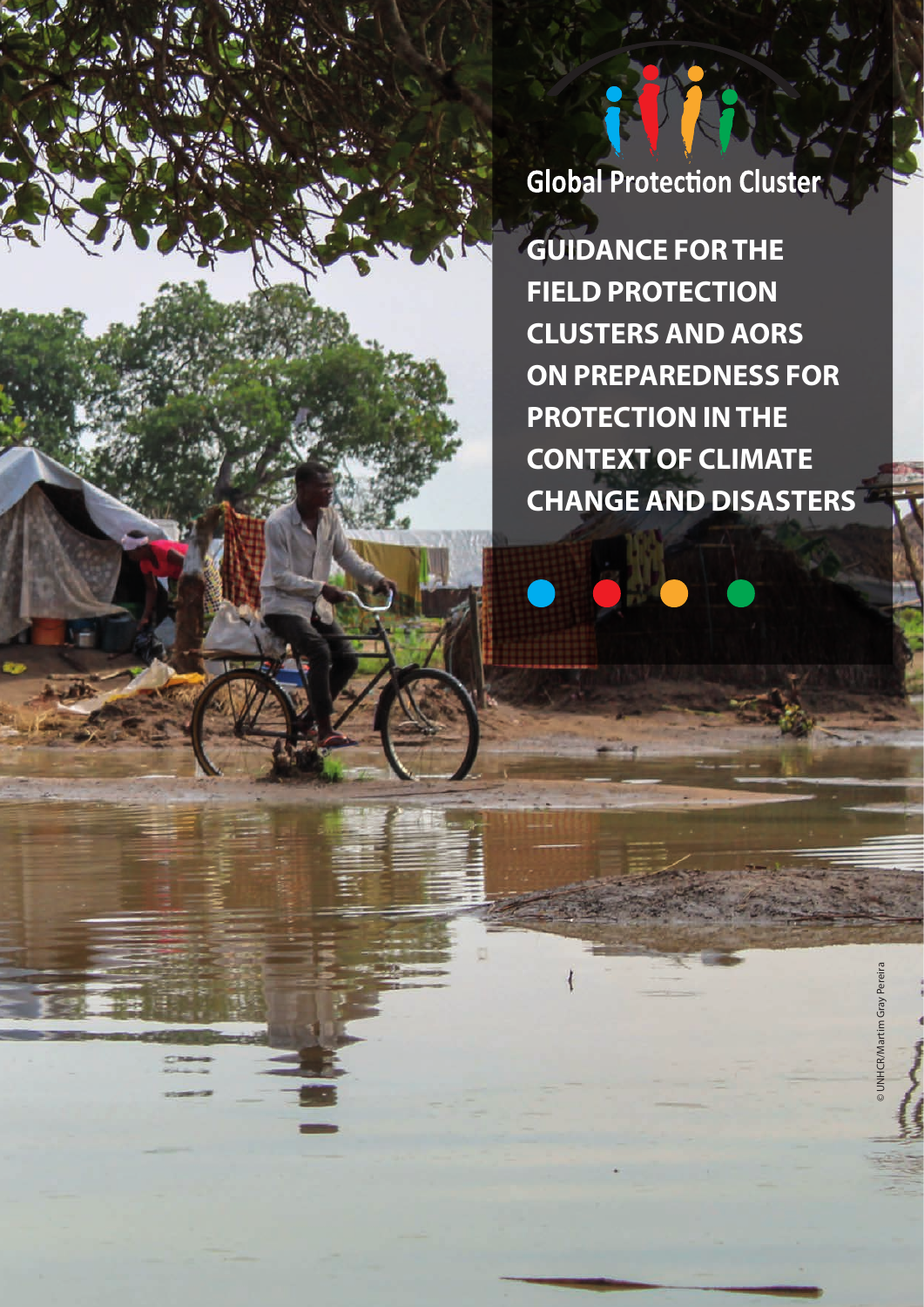COVER PHOTO Mozambique. Displaced families in crisis-torn northern provinces, 11 March 2021, © UNHCR/Martim Gray Pereira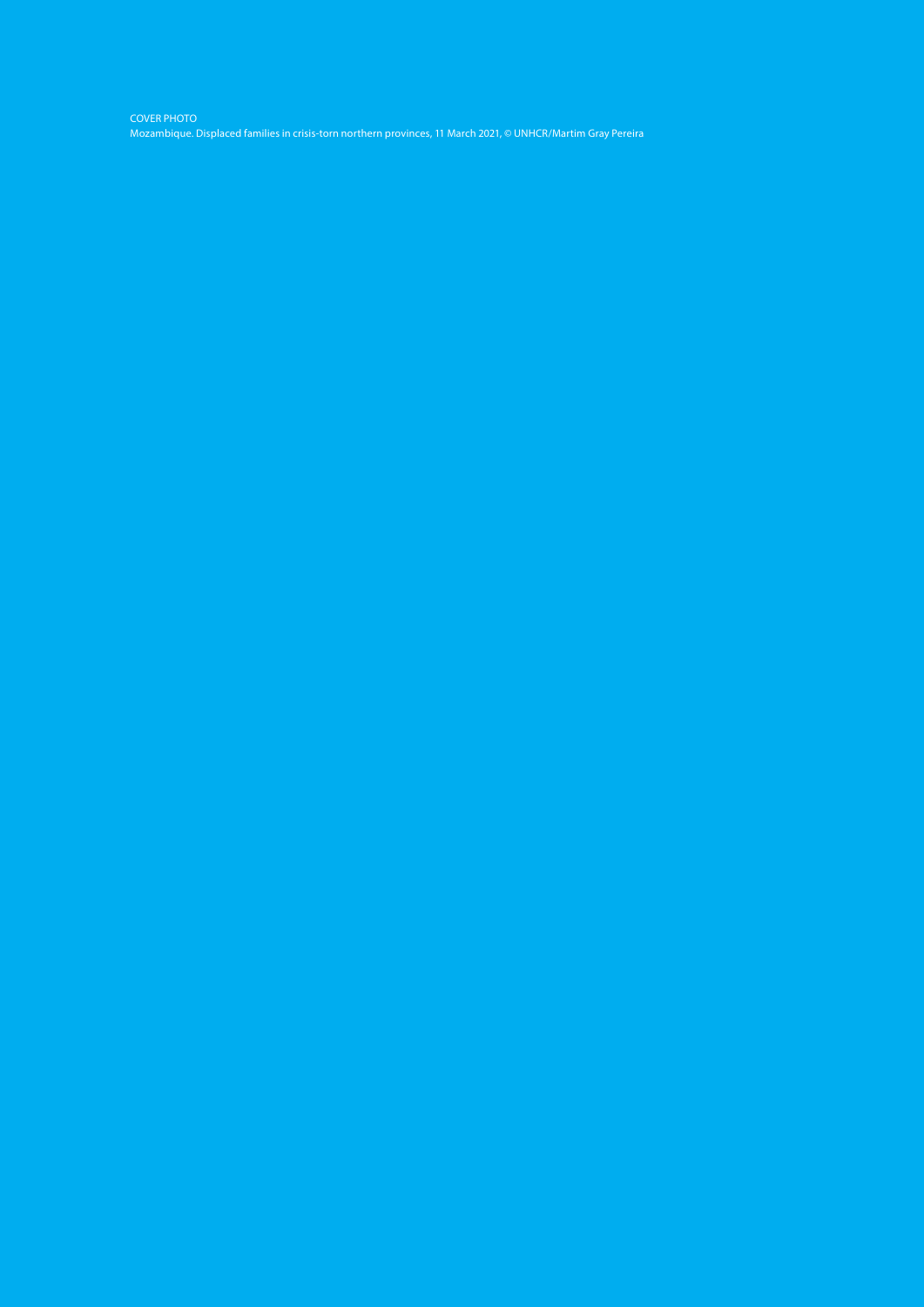## TABLE OF CONTENTS



| 3.2.1. Recognise and uphold the primary responsibility of States for protection  13<br>3.2.2. Ensure preparedness measures are based on careful analysis of context  14<br>3.2.3. Ensure protection issues related to age, gender and diversity are properly addressed  17<br>3.2.4. Ensure mechanisms for Accountability to Affected Populations are in place  19<br>3.2.5. Support processes to assess Do No Harm within planning and response  20 |  |
|------------------------------------------------------------------------------------------------------------------------------------------------------------------------------------------------------------------------------------------------------------------------------------------------------------------------------------------------------------------------------------------------------------------------------------------------------|--|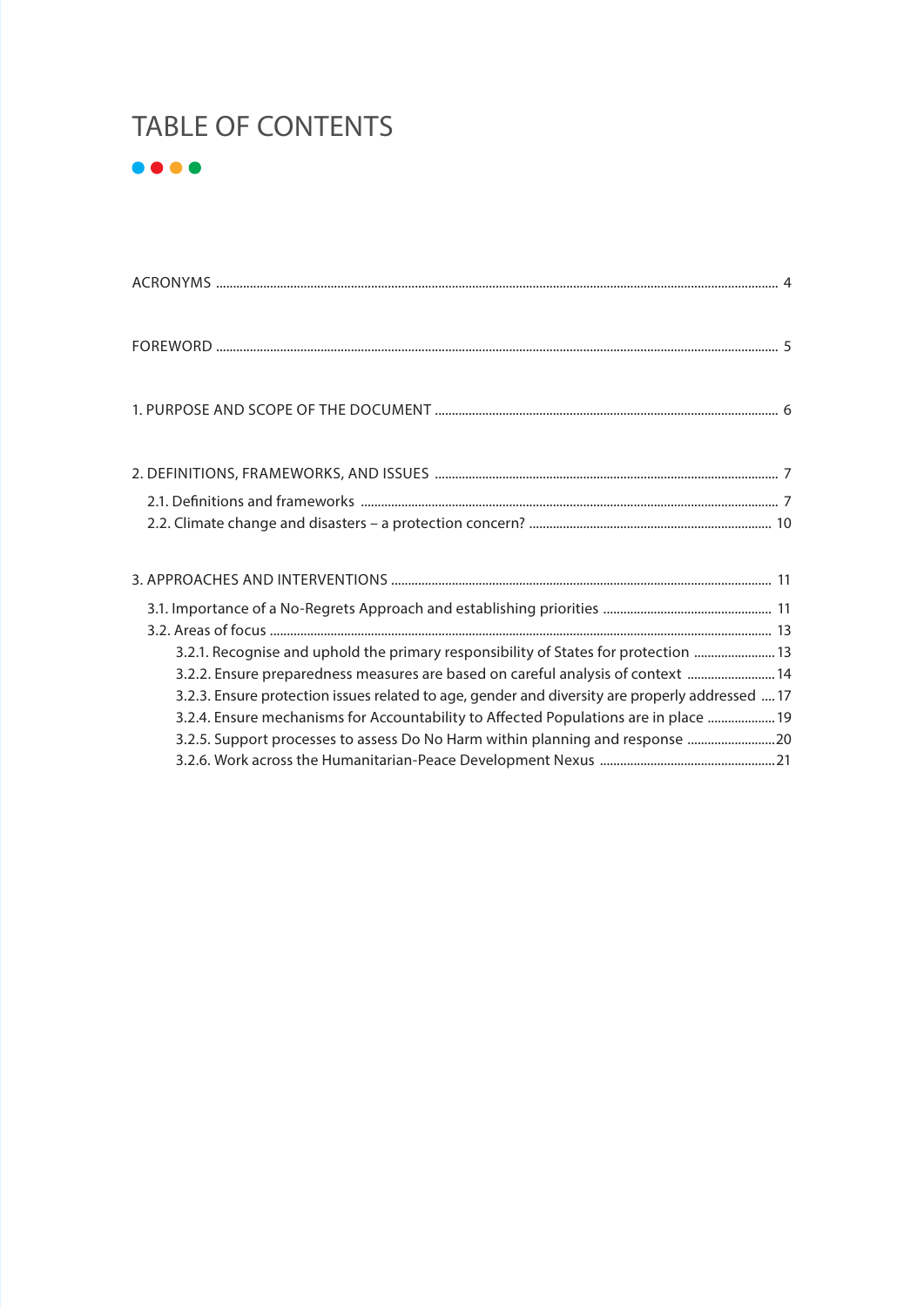## <span id="page-3-0"></span>ACRONYMS

 $\bullet\bullet\bullet\bullet$ 

| AAP           | Accountability to Affected Populations                |
|---------------|-------------------------------------------------------|
| AA            | <b>Anticipatory Action</b>                            |
| AoR           | Areas of Responsibility                               |
| <b>CERF</b>   | Central Emergency Response Fund                       |
| EWS           | <b>Early Warning Systems</b>                          |
| <b>FPC</b>    | <b>Field Protection Clusters</b>                      |
| GBV           | Gender-Based Violence                                 |
| <b>GPC</b>    | <b>Global Protection Cluster</b>                      |
| НC            | Humanitarian Coordinator                              |
| <b>HCT</b>    | Humanitarian Country Team                             |
| HDP-N         | Humanitarian Development Peace - Nexus                |
| <b>IASC</b>   | Inter-Agency Standing Committee                       |
| IHI           | International Humanitarian Law                        |
| <b>IHRL</b>   | International Human Rights Law                        |
| IRL           | International Refugee Law                             |
| <b>IDMC</b>   | Internal Displacement Monitoring Centre               |
| <b>UNDRR</b>  | United Nations Office for Disaster Risk Reduction     |
| <b>UNFCCC</b> | United Nations Framework Convention on Climate Change |
| <b>WMO</b>    | World Meteorological Organisation                     |
|               |                                                       |

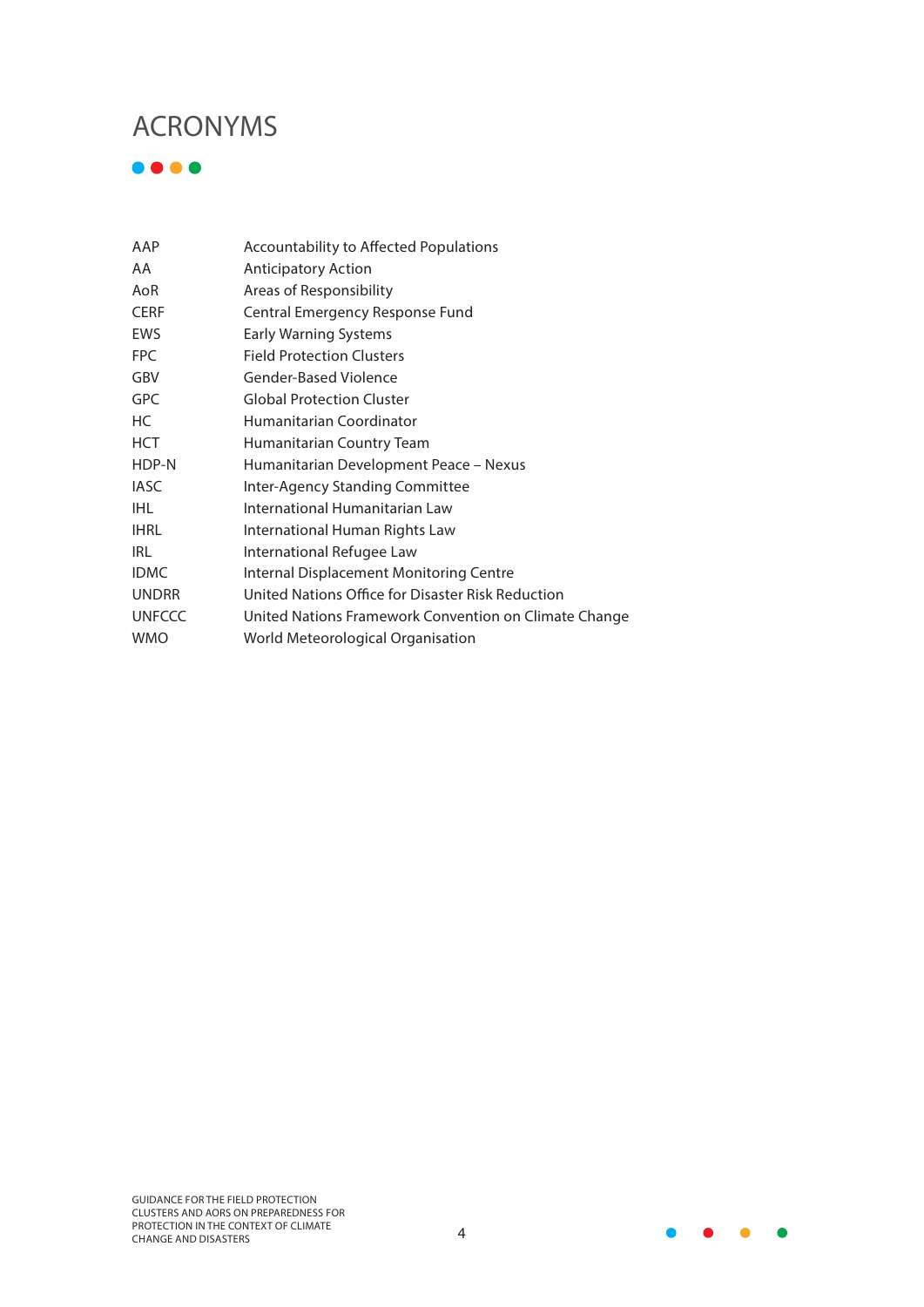# <span id="page-4-0"></span>FOREWORD

....

From displaced Syrians suffering with conflict and drought, and herders in the Sahel facing unprecedented scarcity of pasture, to millions escaping extreme weather in the coastal areas of Bangladesh or those at risk of losing the very land they live on in parts of the Pacific, climate change is compounding protection risks and driving displacement. While climate change is impacting communities everywhere, resilience and the ability to stay safe are not the same for all. Without protective actions, women, children, persons with disability, the elderly and other minority groups are left behind risking displacement, trafficking, and economic hardship.

As protection actors we must see ourselves as front and center in terms of understanding how climate change and disasters are shaping the realities of those we work with, and the related responses needed to strengthen rights and advance solutions in accordance with international law.

This Guidance is meant to serve as the go-to reference document for Field Protection Clusters and AoRs as well as other protection partners when it comes to thinking about and addressing the connections between protection, climate change and disasters. It provides straightforward information and advice on what it means to prepare for and implement impactful protection-related programmes, policies, and advocacy in integrated ways in response to disasters and climate change. It also provides links and reference points to wider analytical frameworks and tools. Ultimately, this Guidance is for each and every one of us in the protection sector. Regardless of where we are working, climate change simply does not respect the neat distinctions we have made in the humanitarian sector: increasingly climate change and disasters are either contributing to or driving the spectrum of protection risks, be it amidst a disaster response or a conflict-driven emergency setting or a context of fragility.

And ultimately, I see this Guidance as providing us with the opportunity and impetus to use this moment to actually integrate protection efforts more fully across the range of humanitarian interventions, to advance our relationships and collaboration with development actors and those specializing in disaster risk reduction and climate adaptation, to build more equitable partnerships with local actors who have an intimate understanding of how protection and climate are overlapping and to truly build connections with local authorities and other duty bearers who may otherwise have little interest in protection on its own.

Treating protection as core to climate change and disasters is a step in the right direction both in terms of ensuring integrated and impactful protection outcomes as well as moving forward with the needed breaking down of silos. Ultimately, it is about placing the person experiencing protection risks, be they coming from climate change, conflict, disaster or, as is likely, a devasting mix of all three, at the center of our collective efforts.

I hope this Guidance will be a valuable tool in support of our shared efforts in this direction for the years to come.

> **William S. Chemaly,**  Global Protection Cluster Coordinator

GUIDANCE FOR THE FIELD PROTECTION CLUSTERS AND AORS ON PREPAREDNESS FOR PROTECTION IN THE CONTEXT OF CLIMATE PROTECTION IN THE CONTEXT OF CLIMATE<br>CHANGE AND DISASTERS 5

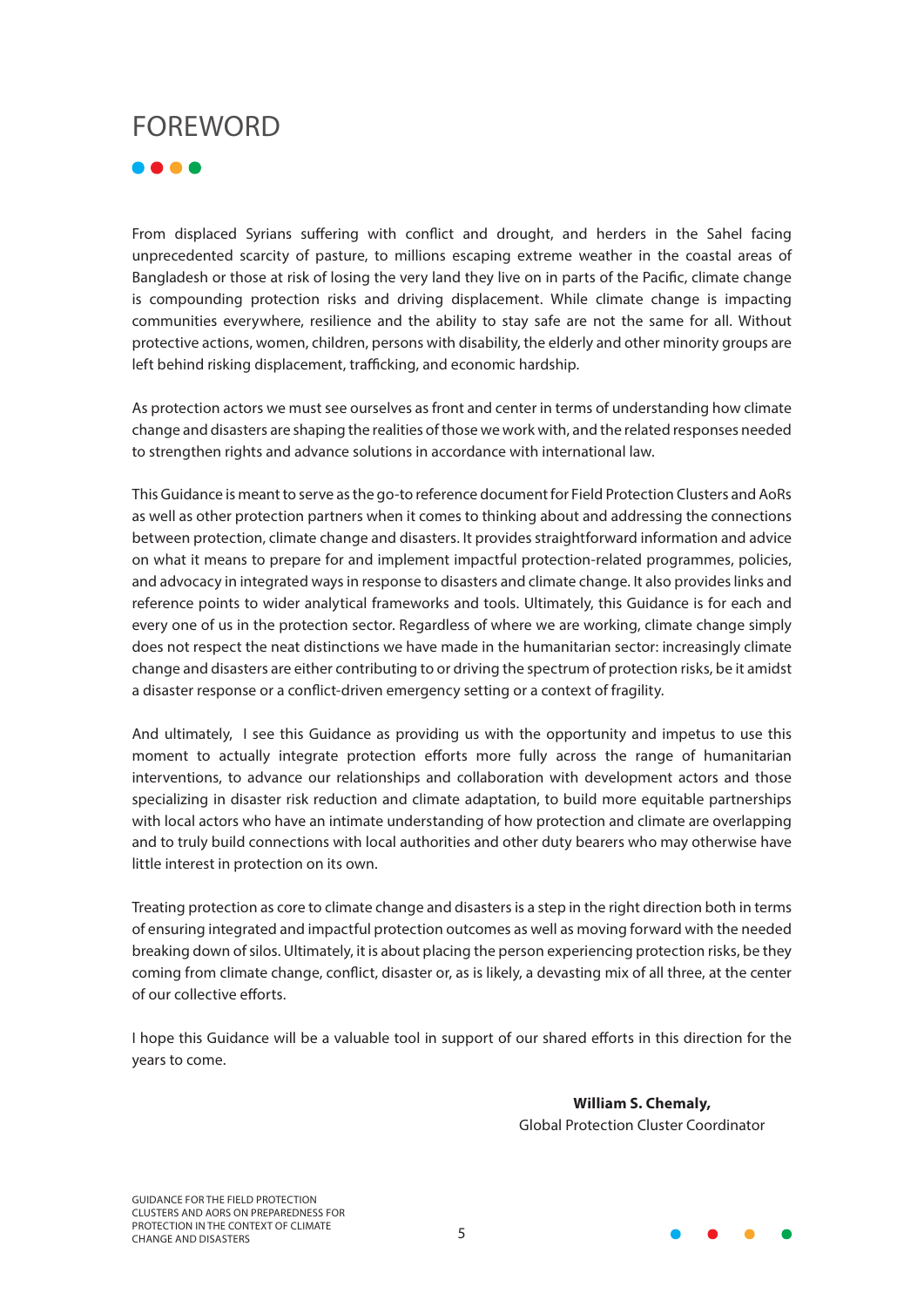# <span id="page-5-0"></span>1. PURPOSE AND SCOPE OF THE DOCUMENT  $\bullet\bullet\bullet\bullet$

This Guidance document is intended to enable those working in Field Protection Clusters (FPC) to have access to guidance and related tools and reference material that will enable them to consider protection issues and to prepare and implement appropriate responses in relation to the impact's climate change and disasters. In the context of this guidance the term disaster is used to describe events which are primarily not related to conflict or security, but arise because of the impact of the occurrence of a natural hazard. However, the term natural disaster is not used as it is recognised that a natural hazard only becomes a disaster as a result of people living in vulnerable positions and locations.

The Global Protection Cluster (GPC) is committed to ensuring that FPC, Areas of Responsibility (AoRs) and wider partners are also prioritizing protection risks in the context of climate change and disasters to avoid protection gaps that would negatively affect vulnerable communities through ensuring appropriate preparedness measures. This is further outlined in the GPC's [Strategic Framework](https://www.globalprotectioncluster.org/wp-content/uploads/GPC-Strategic-Framework_digital_version-1.pdf) [2020-2024](https://www.globalprotectioncluster.org/wp-content/uploads/GPC-Strategic-Framework_digital_version-1.pdf) in which it commits to meet the challenges to make protection actions contextually appropriate and complementary. This includes the importance of joint analysis to achieve effective and appropriate protection outcomes especially in mixed, climate response and situations affected by violence.

In this document the protection risks faced, and underlying principles and frameworks are outlined and practical considerations for preparedness and planning are then highlighted and discussed. Where possible examples drawn from best practice are used to illustrate key points. In the annex attached to the document a series of checklists and other tools are provided which aim to assist those designing and implementing interventions and programmes. Throughout the document extensive use is made of hyperlinks which, in electronic versions of the Guidance, enable the user to access further reading and background information on specific issues if they wish to do so.

A Toolkit also accompanies this Guidance Note. It contains additional resources to support field protection clusters in planning and implementing activities and in training, capacity building and advocacy. Available toolkit contents are flagged within the document using the symbols below.

| - 10 | Checklist        |                                    | Groupwork              |
|------|------------------|------------------------------------|------------------------|
|      | Infographic      |                                    | <b>Analytical Tool</b> |
| ⊧€   | Sample documents | $\triangleright$<br>$\overline{1}$ | Video or audio clip    |

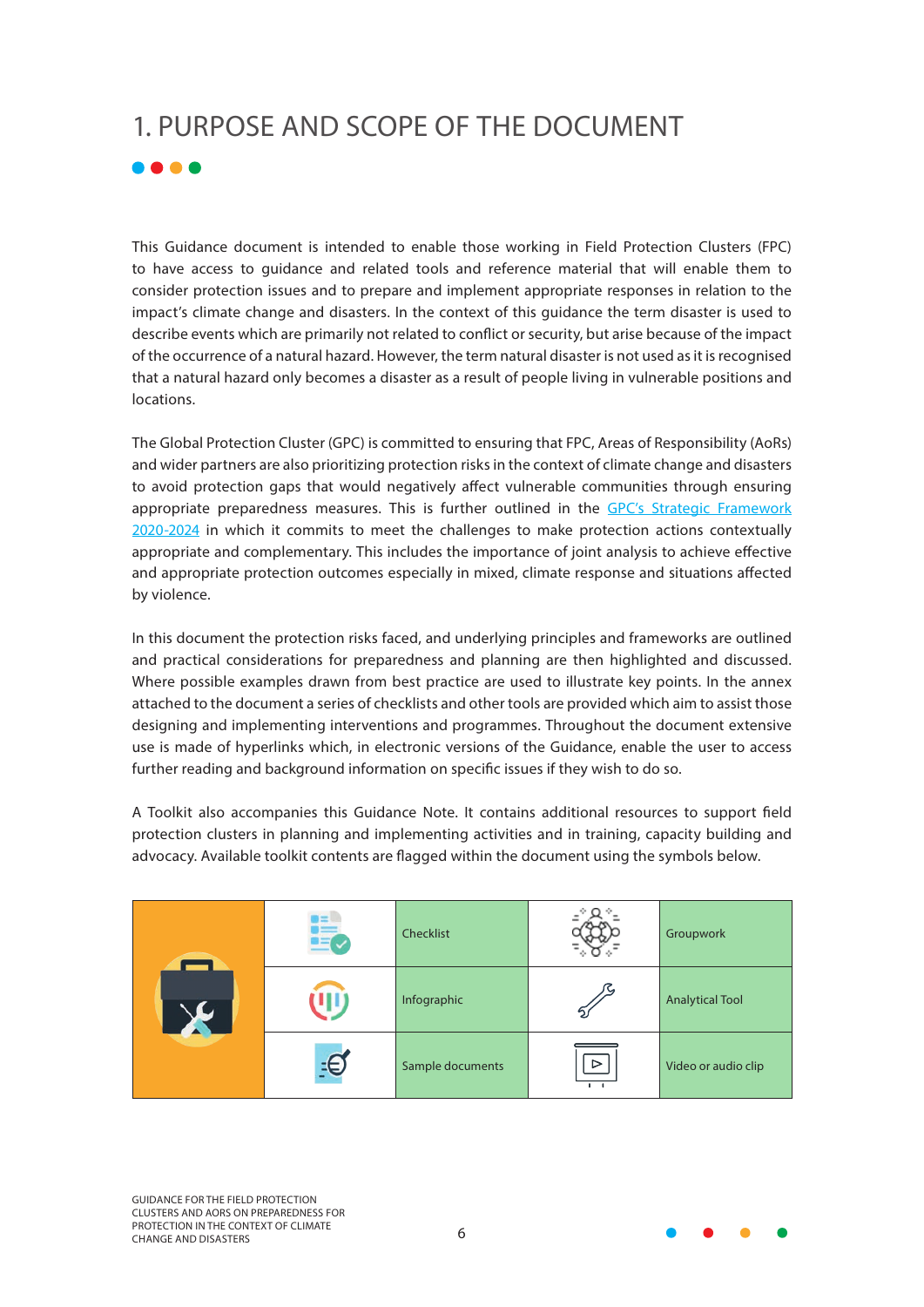# <span id="page-6-0"></span>2. DEFINITIONS, FRAMEWORKS, AND ISSUES



## **2.1. Definitions and frameworks**

Several key terms are often used when discussing climate change and disasters. It is important to establish a working definition of them to ensure clarity and a shared understanding. In this document definitions used by the UN Framework Convention on Climate Change and the [UN Office for Disaster](https://www.undrr.org/) [Risk Reduction \(UNDRR\)](https://www.undrr.org/) UN Office for Disaster Risk Reduction are used and highlighted below.

**Climate Change:** The UN Framework Convention on Climate Change (UNFCCC) defines climate change as a "change of climate which is attributed directly or indirectly to human activity that alters the composition of the global atmosphere and which is in addition to climate variability observed over comparable time periods" (*Source:* [UNFCCC Article 1](https://unfccc.int/files/essential_background/background_publications_htmlpdf/application/pdf/conveng.pdf)). There is growing evidence that the climate is changing at a more rapid pace than has been earlier been predicted<sup>1</sup> and that the frequency and severity of climate-related hazards and events are rising. A compilation of climate change-related facts put together by the World Meteorological Organisation can be found [here.](https://storymaps.arcgis.com/stories/e3ec45c484a64f94810d554985901b83)



**Hazard:** A process, phenomenon or human activity that may cause loss of life, injury or other health impacts, property damage, social and economic disruption, or environmental degradation. Hazards may be natural, induced by human activity and choices or, as is often the case, by a combination of factors. Examples of combined hazards include environmental degradation and climate change. Hazards may be single, consecutive, or combined and characterized by factors such as location, intensity or magnitude, frequency, and probability.

**Disaster:** Defined as a serious disruption of the functioning of a community or a society at any scale due to hazardous events interacting with conditions of exposure, vulnerability, and capacity, leading to human, material, economic and environmental losses, and impacts. The effect of a disaster can be immediate and localized, but is often widespread and could last for a long period of time. The effect may test or exceed the capacity of a community or society to cope using its own resources and a need for external assistance. Two commonly used terms to describe types of disasters include: (a) **Slow onset**, defined as an event that emerges gradually over time. Slow-onset disasters could be associated with, e.g., drought, desertification and sea-level rise or loss of soil fertility and recurring crop failure. (b) **Sudden onset**, triggered by a hazardous event that emerges quickly. Sudden-onset disasters could be associated with events such as earthquakes, volcanic eruptions, flash floods, chemical explosions, critical infrastructure failure or major transport accidents. It is important to note that the term "natural" disaster should be avoided. Natural hazards become disasters due to other, human related, dynamics, actions (or inactions) that affect vulnerability<sup>2</sup>.



<sup>&</sup>lt;sup>1</sup> [State of the Global Climate 2020, World Meteorological Organization 2021](https://public.wmo.int/en/our-mandate/climate/wmo-statement-state-of-global-climate)

<sup>2</sup> [Time to say goodbye to "natural" disasters | PreventionWeb](https://www.preventionweb.net/blog/time-say-goodbye-natural-disasters)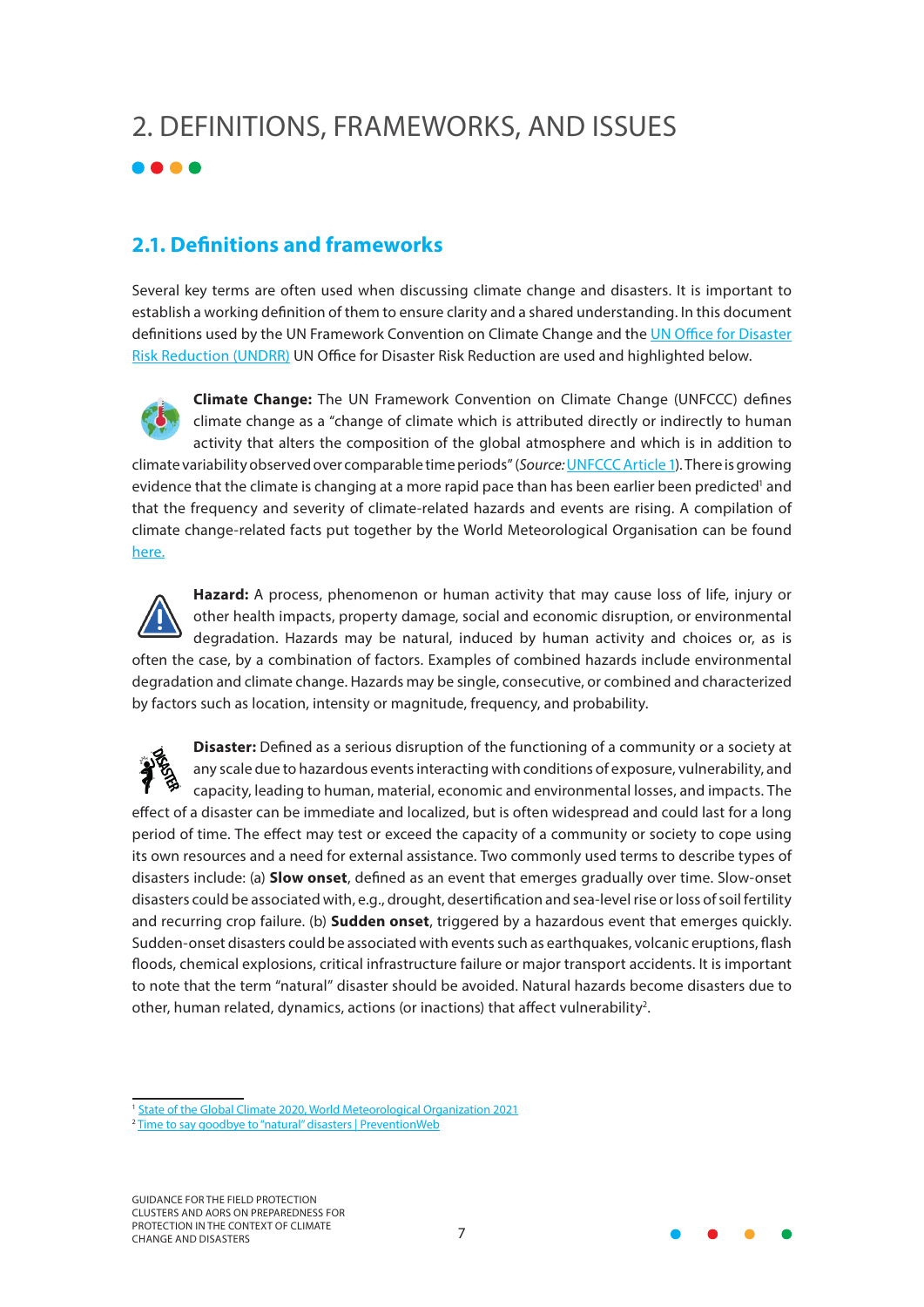**Vulnerability:** In DRR, vulnerability describes the conditions determined by physical, social, economic, and environmental factors or processes which increase the susceptibility of an individual, a community, assets, or systems to the impacts of hazards. In Protection Analysis, vulnerability is described as "certain characteristics or circumstances of an individual or group, or their surrounding physical environment, which diminish ability to anticipate, cope with, resist, or recover from the impact of a threat. People differ in their exposure to a threat depending on their social group, gender, ethnicity, age, and other factors. In both definitions and uses vulnerability is not a fixed or static criteria and will change and evolve depending on the context.

**Risk:** In DRR, terminology risk is defined as the potential loss of life, injury, or destroyed or damaged assets which could occur to a system, society, or a community in a specific period, determined in terms of probability as a function of hazard, exposure, vulnerability, and capacity. In the Protection Analytical Framework, risk is defined as actual or potential exposure of an affected population to violence, coercion, or deliberate deprivation. A link can be drawn between the two in terms of the importance both definitions attach to the social and economic contexts in which risks occur and are perceived.

**Resilience:** This is defined as "the ability of a system, community or society exposed to hazards to resist, absorb, accommodate, adapt to, transform and recover from the effects of a hazard in a timely and efficient manner, including through the preservation and restoration of its essential basic structures and functions through risk management" 3. Building resilience is likely to involve measures that support the capacity of individuals, communities, and government (at different levels) to withstand and deal with hazard events in ways relevant to their context.

**Adaptation:** Adaptation can be defined as "an adjustment in natural or human systems in response to actual or expected stimuli or their effects, which moderates harm or exploits beneficial opportunities". This definition is drawn from one used by the UNFCCC, but can equally apply to responses to non climate-related hazards. Adaptation can occur through the implementation of deliberate plans or may be more spontaneous in reaction to events. Examples might include measures such as crop and livelihood diversification or community-based disaster risk reduction. From a protection perspective, it is always important to consider the impact of adaptation strategies on protection risks.

**Defining Protection:** The <u>[Inter Agency Standing Committee \(IASC\)](https://interagencystandingcommittee.org/the-inter-agency-standing-committee)</u> defines protection as *"all activities aimed at obtaining full respect for the rights of the individual in accordance with the letter and the spirit of the relevant bodies of law (i.e. International Human Rights Law (IHRL), International Humanitarian Law (IHL), and International Refugee Law (IRL)"* When this was agreed in 2013 it was intended to be comprehensive in scope in terms of both its legal frameworks and the types and scope of strategies likely to be required in response to challenges faced.

**Centrality of Protection:** The 2016 [IASC Policy on Protection in Humanitarian Action](https://interagencystandingcommittee.org/iasc-protection-priority-global-protection-cluster/iasc-policy-protection-humanitarian-action-2016) also emphasises the centrality of protection emphasising that this encompasses efforts across all sectors and requires meaningful engagement with a range of affected persons and duty bearers to ensure that protection risks are identified and responded to. Comprehensive engagement and ongoing assessment enable responses to be made that address immediate needs, but are also able to promote and enhance preparedness and prevent and mitigate actual and potential protection risks. To achieve this, action to reduce protection risk is required by a broad range of stakeholders at different levels and with different roles and responsibilities. The Humanitarian Coordinator (HC) has



<sup>&</sup>lt;sup>3</sup> As used by UNDRR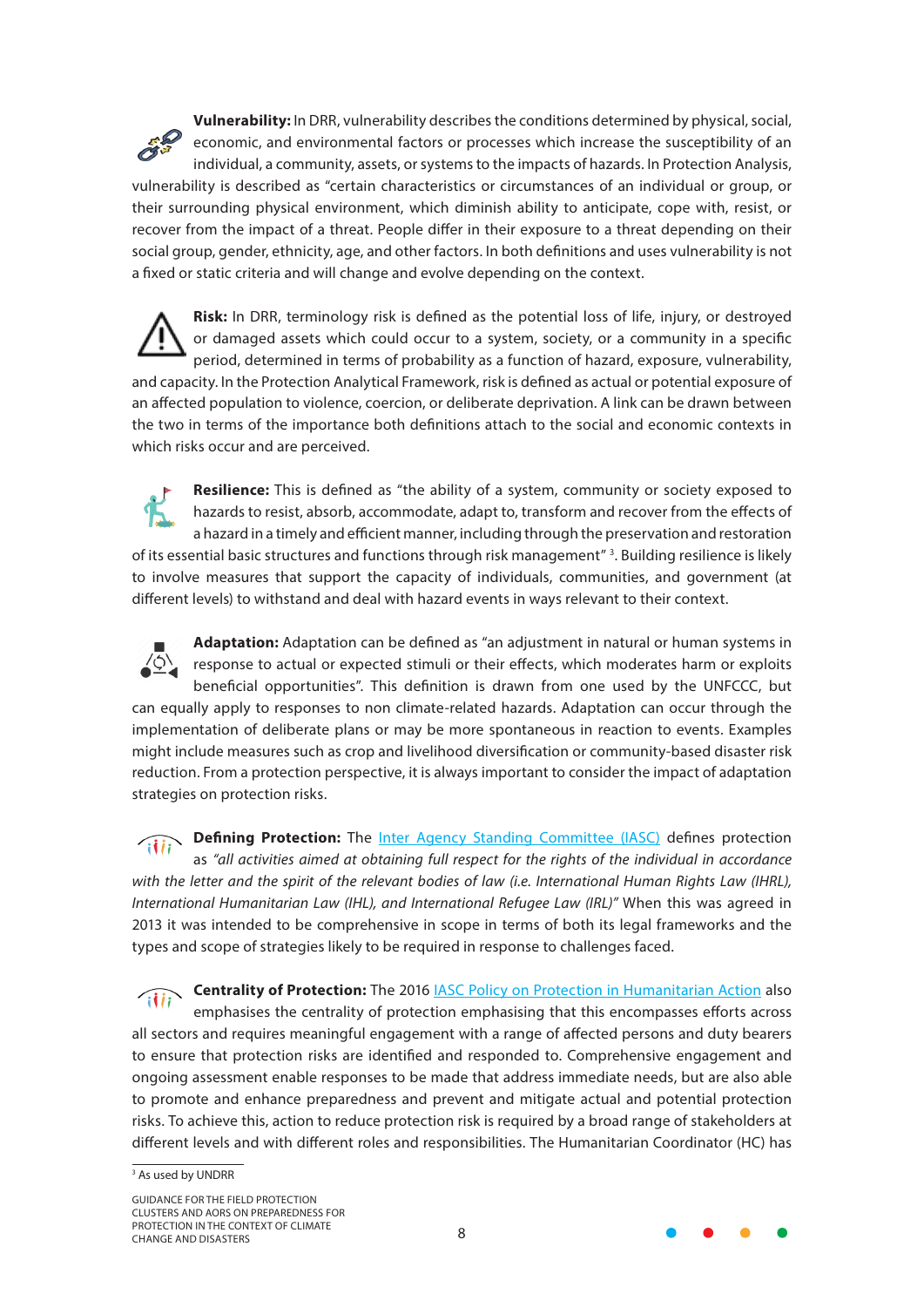a fundamental role to play in ensuring that protection informs decision making and the Humanitarian Country Team (HCT) is responsible for sharing analysis and information and for prioritising and contributing to collective efforts.

**Protection Mainstreaming:** The 2016 IASC Policy also highlights the importance of mainstreaming protection. It is defined in the IASC policy as *"the process of incorporating protection principles and promoting meaningful access, safety and dignity in humanitarian aid"* and is an imperative for all humanitarian actors. To mainstream protection, it is important that there is understanding about who is at risk from whom and why. It also involves considering how and where and to whom to refer people for specialised support and services when it is necessary. A short video further explaining protection mainstreaming can be viewed [here](https://youtu.be/W01dgbxpyOU).

**Disaster Risk Reduction (DRR):** It has been increasingly recognised that managing disasters  $\mathbb{Z}$  and reducing their impact is largely dependent on identifying and reducing the underlying drivers of risk which exacerbate hazards, exposure, and vulnerability of both people and systems and in building and addressing capacity<sup>4</sup>. In many situations exposure and conditions of vulnerability are closely related to challenges with economic and urban development, environmental degradation, poverty, and inequality. DRR interventions seek to address or mitigate underlying risk drivers and, where possible, anticipate and prevent disasters from happening. Current approaches to DRR emphasise the importance of a people centred approach to anticipating preventing and responding to disaster risk. Coordinated action on DRR is guided by the [Sendai Framework for](https://www.undrr.org/publication/sendai-framework-disaster-risk-reduction-2015-2030) [Disaster Risk Reduction 2015-2030,](https://www.undrr.org/publication/sendai-framework-disaster-risk-reduction-2015-2030) which outlines seven clear targets and four priorities for action focused on preventing new and reducing existing risks. It also encourages Governments to consider and include displacement risk in their own DRR strategies

**Anticipatory Action:** With rapid improvements and developments in data analysis, modelling and forecasting, the occurrence and impact of many types of hazards and resulting shocks can be predicted with increasing confidence. This has led to growing interest in Anticipatory Action (AA). With its origins in lessons learned from Early Warning Systems (EWS), AA is based on the concept that by combining different analytical approaches, events can be predicted, and their projected humanitarian impact and protection risks proactively mitigated. Objectives of AA interventions include increased operational capacity, reduced response times and costs, reduced humanitarian impact and faster recovery. AA interventions typically combine three elements, (a) a forecast-based trigger built into a clear decision-making process, (b) pre-agreed action plans, (c) pre-arranged finance and associated mechanisms. Given that AA remains a relatively new area of work there is significant interest in identifying and documenting best practice and lessons learned in this area with a dedicated learning platform, the **Anticipation Hub** was established to facilitate knowledge exchange and learning on this topic<sup>5</sup>. Working with partners UN OCHA has facilitated the development and resourcing of a number of [AA Pilots](https://www.unocha.org/our-work/humanitarian-financing/anticipatory-action) in a range of locations and types of hazards which are being closely monitored and evaluated. The term Anticipatory Action and early actions are used by some interchangeably. In this guidance, Anticipatory Actions will be used as per OCHA's model.



<sup>4</sup> In this context capacity refers to "The combination of all the strengths, attributes and resources available within an organization, community or society to manage and reduce disaster risks and strengthen resilience". (UNDRR)

<sup>5</sup> The Anticipation Hub contains a significant learning resource related to both AA specifically but also wider climate change / disaster response which could be of significant value to those designing training or capacity building.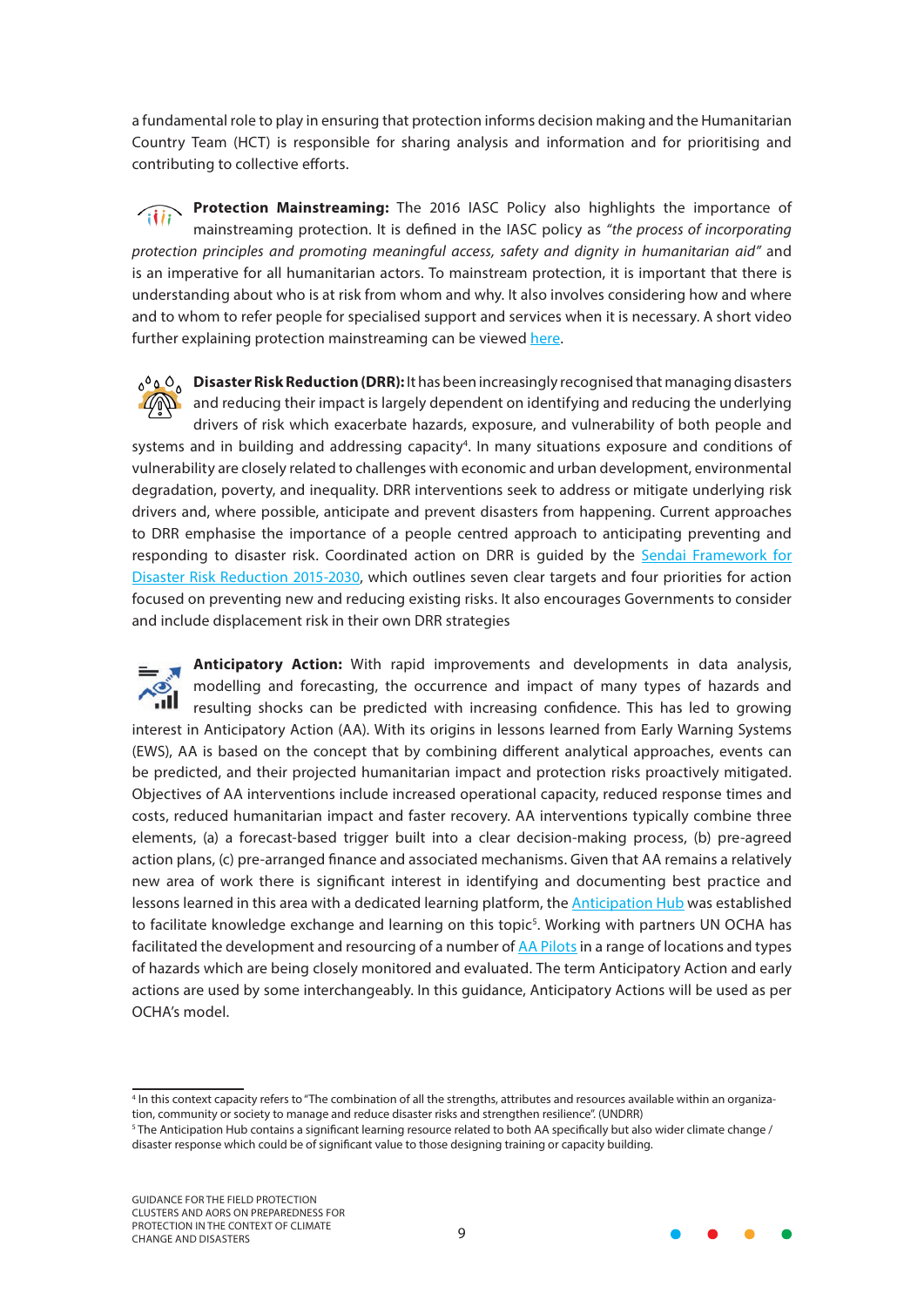<span id="page-9-0"></span>

| ىك |   | <b>001 Infographic:</b> - Key Definitions for Hazards, Disasters, Vulnerability and<br>Capacity Adopted by the UN General Assembly (UNGA): Information drawn<br>from a short document using definitions used by UNDRR.                                                              |
|----|---|-------------------------------------------------------------------------------------------------------------------------------------------------------------------------------------------------------------------------------------------------------------------------------------|
|    | ⊳ | 002 Video or Audio Clip: The Centrality of Protection: What it Means in<br>Practice. The Centrality of Protection: What it Means in Practice. Link to<br>a short video (available in English, Arabic, French and Spanish) discussing<br>the topic and providing practical examples. |
|    |   | <b>003 Infographic</b> – Sendai Framework Chart: A copy of a chart/graphic<br>which illustrates the Sendai Framework's targets, priorities, and<br>principles. It is useful to note specific reference to protection in the<br>Sendai Framework's Guiding Principles.               |

## **2.2. Climate change and disasters – a protection concern?**

Over the past decade an increasing number of people have been affected by natural hazards and related disasters. In 2020 alone, 389 natural disasters were reported to the [Emergency Database](https://www.cred.be/projects/EM-DAT) [\(EM-DAT\)](https://www.cred.be/projects/EM-DAT) maintained by the Centre for Research on the Epidemiology of Disasters (CRED)<sup>6</sup> with a marked increase seen in the overall number of events. Increased frequency and intensity mean that immediate impacts may not only be more severe, but also that there is less opportunity for recovery and a higher probability of negative impacts being compounded and becoming chronic. Impacts are often multiple at both household and national level affecting both service delivery and livelihoods/ food security and health.

Weather-related events have become more frequent and intense over the last few years and seasonal weather cycles more unpredictable. [In their 2021 report the Internal Displacement Monitoring Centre](https://www.internal-displacement.org/global-report/grid2021/) estimated that they were responsible for 98% of all disaster-related displacement in 2020 with intense cyclones, floods, and monsoon rains in parts of Asia and the Pacific, an active Atlantic hurricane season, and extended and heavy rains in parts of the Middle East and Africa. Concurrently, other areas have experienced prolonged dry spells and drought. Rising temperatures increase the risk and intensity of storms, but also increase or shift risk and exposure to other hazards such as disease and fires. Climate change-related sea level rise and increased storm surges have multiple impacts including coastal flooding and erosion, habitat loss and salination.

Challenges caused by climate change and disasters are often multi-faceted and complex and resulting protection risks also interconnected and multi-layered. Events often exacerbate and compound existing vulnerabilities at individual, community, and institutional level. For example, in Somalia those forced to move to urban areas due to the impact of drought are often then vulnerable to evictions and in Yemen those displaced by drought and conflict have often settled on land more prone to flooding. Damage to social infrastructure and essential services can also increase vulnerability and give rise to protection challenges. For example, a school severely damaged by a cyclone will not only be unable to provide education to children, but also a protective environment during its normal hours of opening increasing a range of protection risks to children. Displacement due to disasters brings its own risks and challenges, but some of the most vulnerable may also be unable to move due to physical disability, a lack of resources or for other social and political reasons.



<sup>6</sup> Université catholique de Louvain, Brussels, Belgium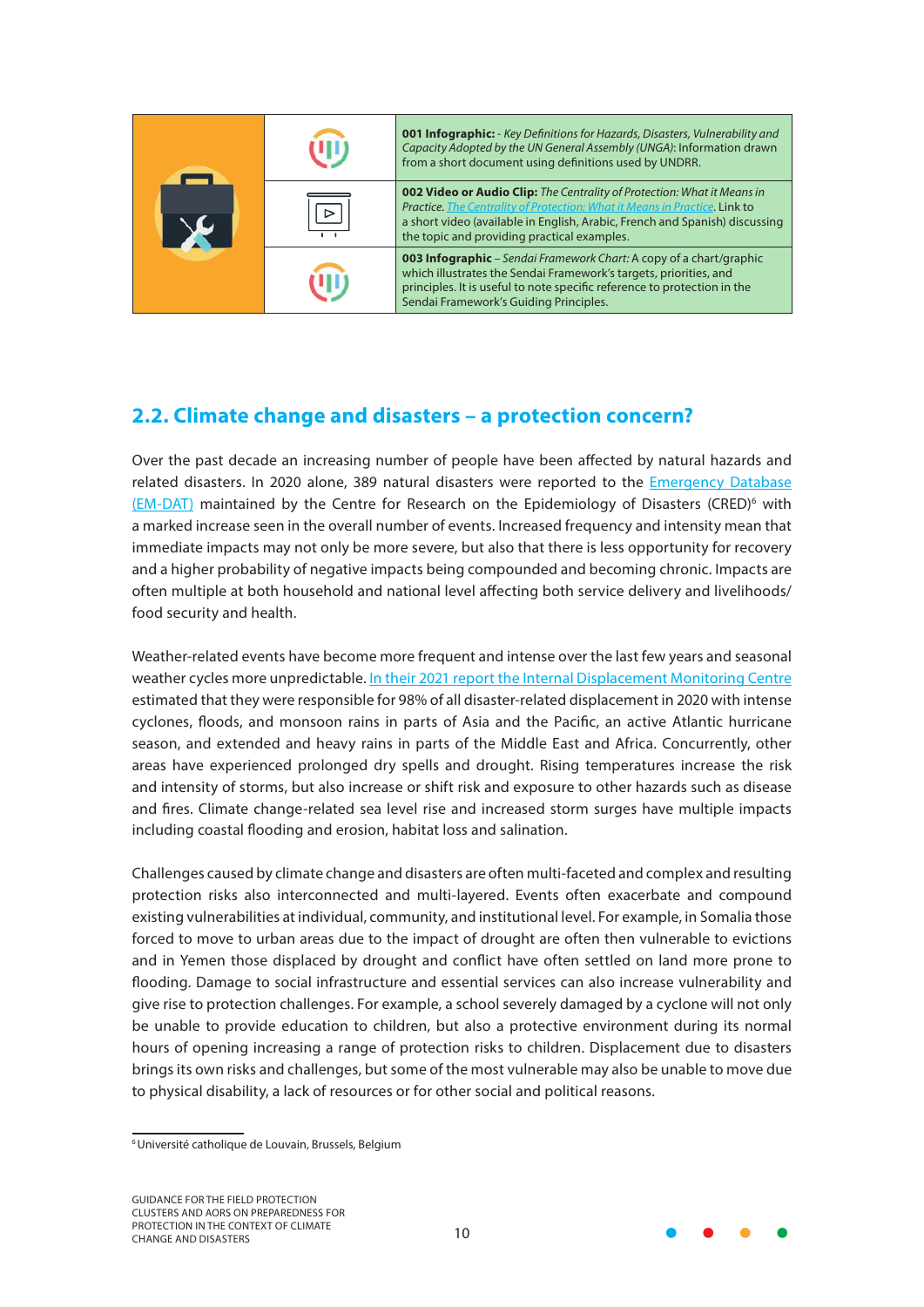<span id="page-10-0"></span>The negative effects of conflict/insecurity and disasters are also often interlinked and may exacerbate each other. In areas affected by armed groups, including organized criminal groups, disaster events may provide opportunities to further exploit situations and extend control or influence. In some situations, loss of livelihoods caused by hazards such as drought may drive recruitment into armed groups and exacerbate tensions and conflict over resources within and between communities. Disasters may also lead to some people being more exposed to risks associated with human trafficking<sup>7</sup> and gender-based violence.

In summary, the impacts of climate change and disasters are likely to give rise to new protection risks to people in a variety of locations, to increase risks to those already living in fragile and vulnerable contexts and at the same time degrade the capacity of communities and states to respond. It is therefore important to consider preparedness for climate change and disasters from a protection perspective.



**004 Infographic -** *Illustration showing the impact of disasters on displacement highlighting the growing challenge of climate and weatherrelated events: Field Protection Clusters* can use this infographic to raise awareness or to simulate group discussions.

# 3. APPROACHES AND INTERVENTIONS

#### . . . .

## **3.1. Importance of a No-Regrets Approach and establishing priorities**

**"No-Regrets" Approach:** there is consensus that both humanitarian interventions and those related to disasters, climate change should increasingly be made on a "No-Regrets" basis. Broadly defined, "No-Regrets" actions are those that can be justified whether hazard events they are intended to prevent or mitigate take place or not – but which if carried out increase resilience. "No-Regrets" approaches can be found enshrined within a number of humanitarian strategy and policy documents. For example, the UNHCR Policy on Emergency Preparedness and Response (2019) states:

*"(5.6). UNHCR shall not under any circumstances permit that person of concern face avoidable harm or endure undue suffering. Managers will be empowered, supported, and held accountable to take all decisions and actions necessary to ensure that refugees and other persons of concern receive protection and life-saving humanitarian assistance in a timely and effective manner that stems or diminishes harm, suffering and untoward hardship. (5.7). Managers who take decisions and/or act on the basis of "no regrets" should document their reasoning and share it with those to whom they report".*



<sup>&</sup>lt;sup>7</sup> [See: An Introductory Guide to Anti Trafficking Action in Internal Displacement Contexts \(GPC 2020\)](https://www.globalprotectioncluster.org/wp-content/uploads/Introductory-Guide-on-Anti-Trafficking-in-IDP-Contexts_2020_FINAL-1.pdf
)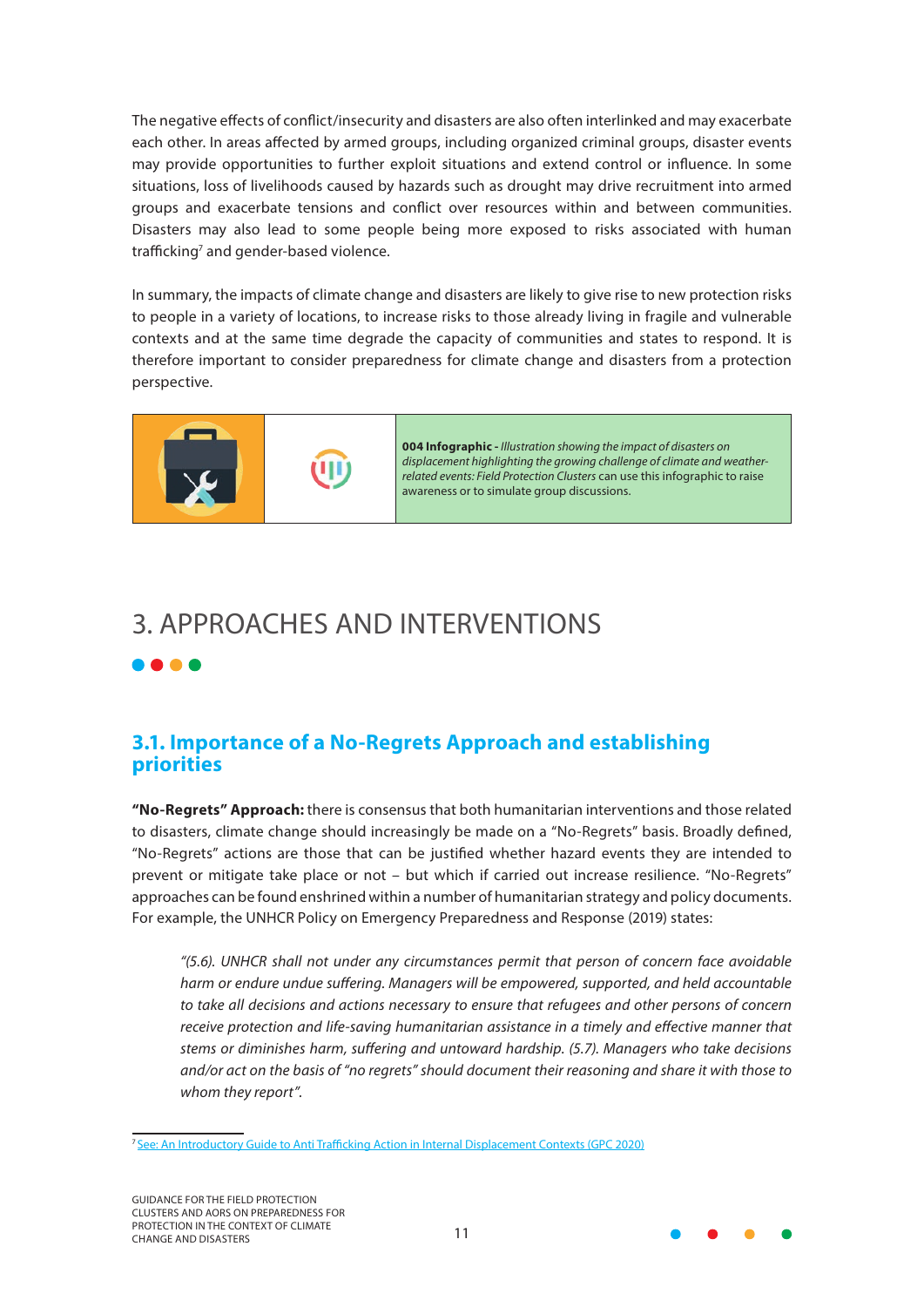A practical example of a "No-Regrets" approach in protection terms could be to undertake contingency planning and the development of partnerships and outline service level agreements with local authorities and agencies for the provision of services for those in areas at high risk of flooding taking into account the needs of potentially vulnerable groups, such as those with disabilities. Even if plans and services are not required, partnerships developed should still help improve the overall protection climate and local capacities in key areas.

**Establishing priorities:** In many humanitarian contexts, including in those caused by disasters and climate change, responding to all that needs to be done can easily become overwhelming. It is therefore important to take practical steps forward. One way of doing this on protection-related concerns would be to follow the approach described below which is focused on taking forward action based on three workstreams/objectives.

#### **Identify and address the immediate protection risks and needs of the most vulnerable**



*This involves the provision of what will include lifesaving interventions as well as those aimed at preventing or responding to the most serious human rights violations and promote integrity and dignity. Achieving this will require context analysis including risk analysis to be carried out (see Tools 007 & 008).*

#### **Prevent key protection risks towards the most vulnerable through enhanced preparedness and resilience**



*This might involve working with others on broader context analysis as well as specific protection analysis, the mapping and analysis of specific hazards and risks as well as the development of response plans and community-based structures, training, capacity building on key DRR and protection issues and the development of anticipatory action instruments (see Tool 011). Referral pathways for some services and issues would also be identified and developed.*

#### **Actions to strengthen the overall protection environment – including policy and legislative frameworks, institutional capacity, and coordination mechanisms**



*Assessment and review of legislative frameworks, partner capacity and coordination structures in terms whether they are likely to be able to respond to disaster events (see Tool 006). Advocacy, training, planning, and community engagement are likely to be key activities.*

The above approach enables urgent priorities to be established and acted upon where necessary whist at the same time also identifying and taking forward other issues which are of importance in terms of long-term sustainability. It is important to note that work on these issues is likely to require approaches that are multi-sectoral and involve work across clusters as well as on specific protection risks.



**005: Sample documents –** *Objective and priority statements developed by the Protection Cluster in Mozambique as a component of the Protection Cluster National Strategy, 2021.*

GUIDANCE FOR THE FIELD PROTECTION CLUSTERS AND AORS ON PREPAREDNESS FOR PROTECTION IN THE CONTEXT OF CLIMATE PROTECTION IN THE CONTEXT OF CLIMATE<br>CHANGE AND DISASTERS 12

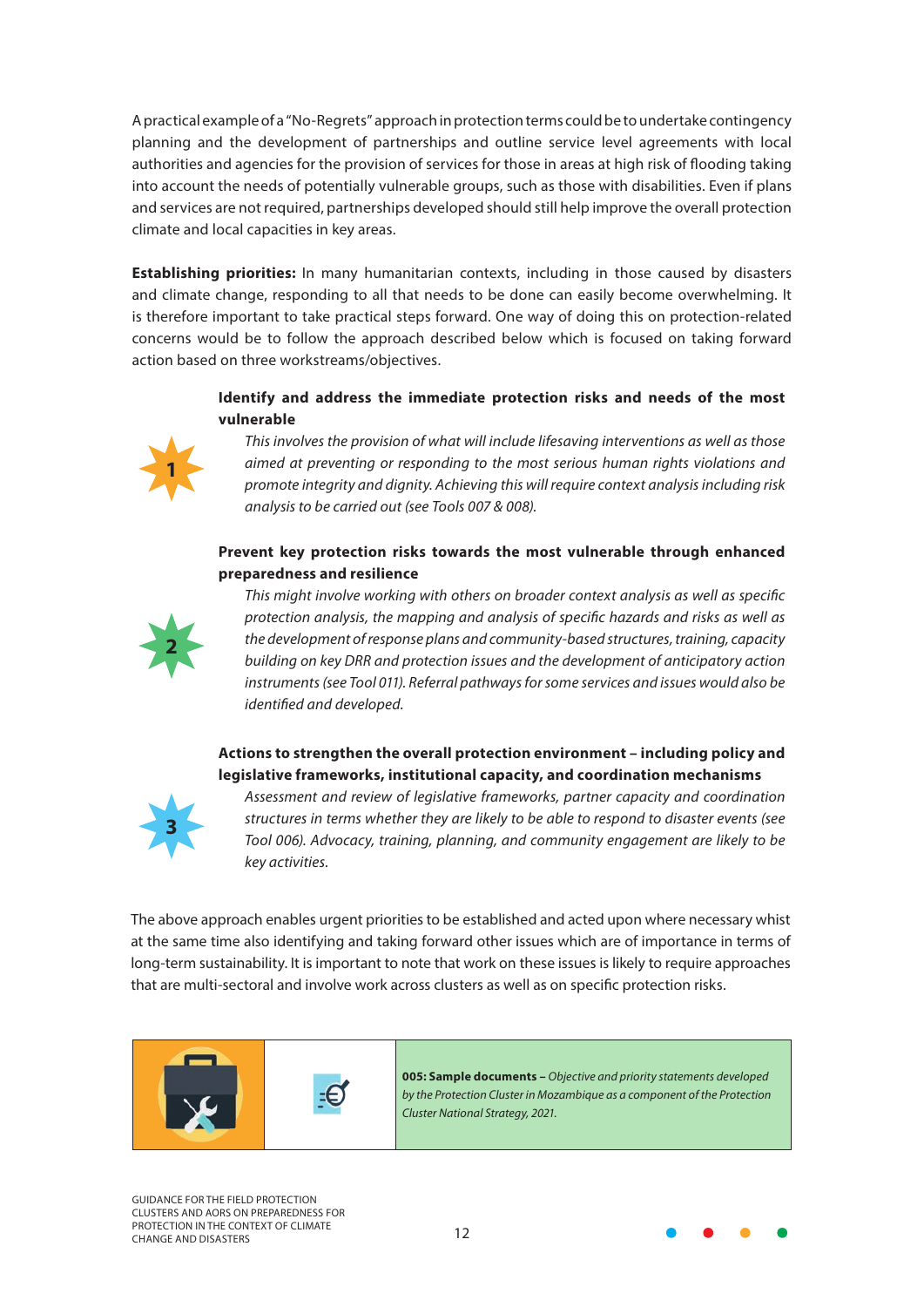## <span id="page-12-0"></span>**3.2. Areas of focus**

#### **3.2.1. Recognise and uphold the primary responsibility of States for protection**

Under international humanitarian, human rights, refugee law and the Guiding Principles on Internal Displacement, States have the primary responsibility to protect citizens and individuals living in their territories. This is true in any situations of disasters and on issues related to DRR and climate change adaptation, and not just in conflict. Humanitarian organisations have a role in advocating for and supporting actions that prevent and reduce risks and to ensure respect for the rights of all individuals by duty bearers.

In terms of practical support to protection, different types of assistance are likely to be needed depending on the situation and the context faced. For example, advocacy may be the primary response in situations where there is capacity on the part of authorities, but a deficit in apparent willingness to act whereas if there is apparent willingness to act, but a lack of sufficient technical knowledge then capacity building may be a priority. Responses required from humanitarian organisations will therefore be different in each case, but it is important to recognise and work towards the upholding of the State's primary responsibility to provide protection. Further useful background advice and analysis on legal, policy and institutional approaches may be found in the UNHCR-IOM report [Bridging the Divide](https://www.globalprotectioncluster.org/wp-content/uploads/Bridging-the-Divide-SYNTHESIS-REPORT-with-ANNEXES-2021.pdf) [in Approaches to Conflict and Disaster Displacement](https://www.globalprotectioncluster.org/wp-content/uploads/Bridging-the-Divide-SYNTHESIS-REPORT-with-ANNEXES-2021.pdf).

Substantial work has also been done by UNDRR, the Platform for Disaster Displacement and the Norwegian Refugee Council to produce guidelines that explain how governments might practically implement the Sendai Framework target to reduce the risk of disaster displacement and related human suffering. These are known as the [Words into Action Guidelines on Disaster Displacement: How to](https://www.undrr.org/publication/words-action-guidelines-disaster-displacement 
) [Reduce Risk Address Impacts and Strengthen Resilience](https://www.undrr.org/publication/words-action-guidelines-disaster-displacement 
).

In some situations, it may be easier to engage with authorities on issues related to climate change and natural hazards than it would be on issues with a primary conflict and security focus. This may in fact offer opportunities to establish and strengthen dialogue amongst a range of duty bearers, with communities and partners across a range of different technical sectors (e.g., health, education, water and sanitation, and policing that it might otherwise be difficult to bring together).

#### **EXAMPLE FROM BEST PRACTICE**

The Pacific Islands region is at the forefront of the impacts of climate change, of which increased human mobility and displacement are features. At the same time, working alongside international and local partners, governments and communities in the region have also been amongst the first to develop policies and plans to confront the challenges faced and the protection issues that arise. For example, in 2018 the Fijian Government published "Planned Relocation Guidelines" intended to guide relocations related to climate change. It considers planned relocation as a last resort adaptation option, to be engaged in once all other options available under its National Climate Change Policy have been exhausted. The Guidelines stress the importance of ensuring that all plans are rights-based, transparent and the importance of multi-stakeholder co-operation so that "services are provided, and negative impacts prevented for those who have moved, for those who may host relocated persons and also for those who have decided not to take part in planned relocation".

*Source:* [Pacific Climate Change Migration and Human Security: Policy Brief Series \(May 2021 \(IOM\)](https://publications.iom.int/books/pacific-climate-change-migration-and-human-security-policy-brief-series)

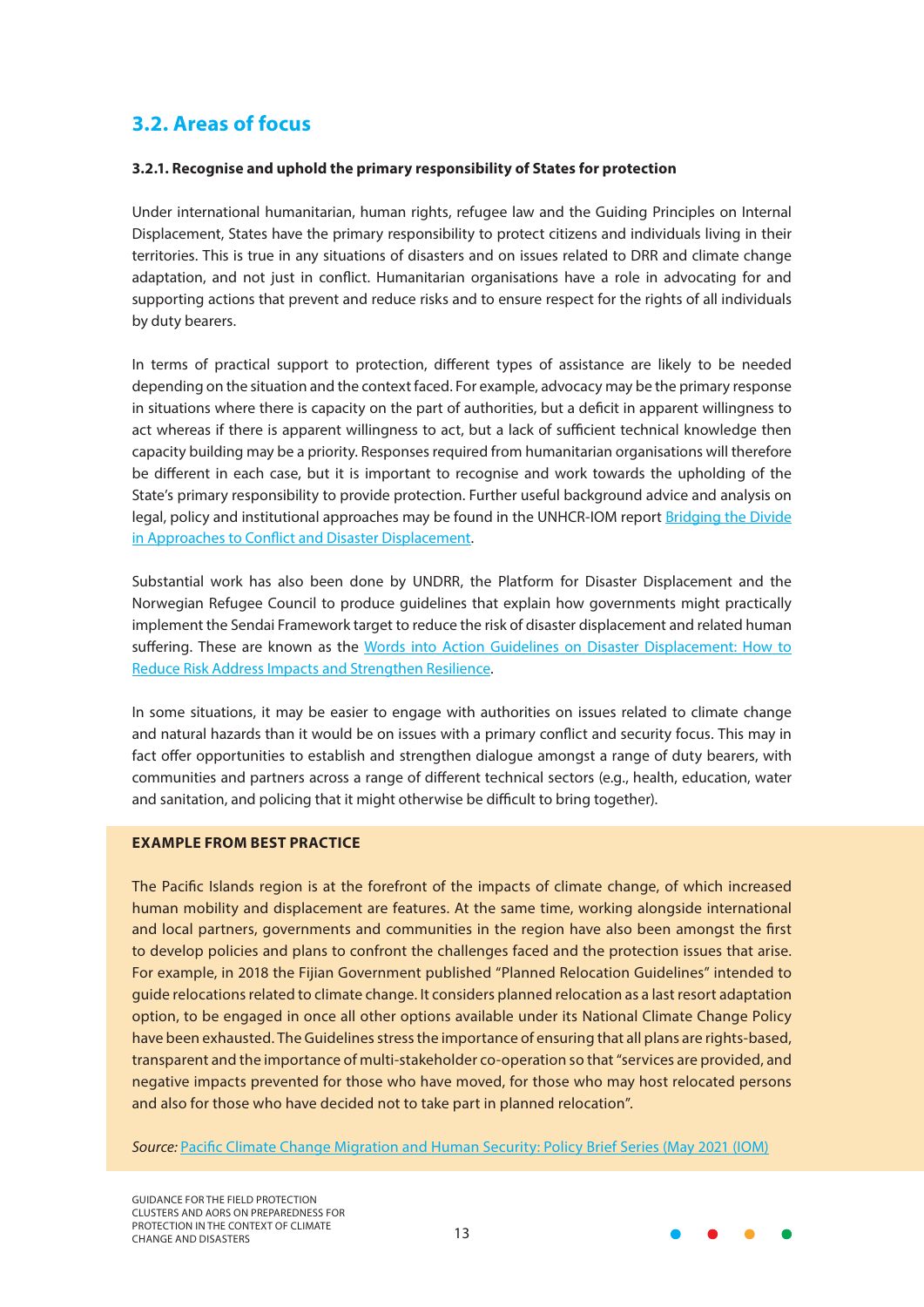<span id="page-13-0"></span>

**006 Analytical Tool** - *Assessing Capability, Accountability and Responsiveness:* A framework tool that can be used to help determine issues affecting the ability or willingness of duty bearers to carry out protection responsibilities and to help determine strategic responses.

#### **3.2.2. Ensure preparedness measures are based on careful analysis of context**

Every situation will always have its own unique characteristics, stakeholders, and impacts, which will need to be identified and understood. Context analysis plays a key role in helping ensure appropriate interventions are undertaken in environments that are complex, rapidly evolving and often insecure. Proper context analysis should enable the socio-cultural, political, economic, and geographic factors involved to be properly understood. Those with specific responsibilities for protection will need to be involved both in supporting efforts to understand and analyse the wider context as well as the identification and analysis of specific protection risks based on these findings. Engagement with local authorities, communities and, in particular, those responsible for DRR will be particularly important.

**Disaster Risk Analysis:** involves the development of a clear understanding of potential risks which may trigger an event requiring an emergency response. Risk analysis usually seeks to identify hazards and rank them by impact and likelihood. [IASC Guidance on Emergency Response Preparedness \(2016\)](https://interagencystandingcommittee.org/system/files/2020-11/IASC Emergency Response Preparedness Guidelines%2C July 2015 %5BDraft for field testing%5D.pdf) provides a useful overview of how to determine and rank overall risk by considering the severity of impact related to the likelihood of its occurrence. Information needed to make a proper assessment and sources of data will vary, but indicative requirements and potential data sources that may be considered are summarised in the table below.

| Sample information requirements                                                                                                                                                                                                                                                                                                                                                                                                               | Potential sources of data                                                                                                                                                                                                                                       |
|-----------------------------------------------------------------------------------------------------------------------------------------------------------------------------------------------------------------------------------------------------------------------------------------------------------------------------------------------------------------------------------------------------------------------------------------------|-----------------------------------------------------------------------------------------------------------------------------------------------------------------------------------------------------------------------------------------------------------------|
| <b>Basic demographic data</b> - including available<br>information on population structure, data on<br>health and social status, etc.                                                                                                                                                                                                                                                                                                         | Local/national government statistical data<br>$\bullet$<br>Health information systems<br>$\bullet$<br>Local government planning offices<br>٠                                                                                                                    |
| Information on hazards and historical data<br>on previous events and their impact in terms of<br>geographical areas.                                                                                                                                                                                                                                                                                                                          | National disaster management authorities<br>٠<br>(where these exist)<br>National Red Cross Societies<br>Land survey departments /meteorological<br>offices<br>Media<br>٠                                                                                        |
| Location and status of key services and<br><b>infrastructure</b> (including capacity and their<br>ability to withstand hazard): should include key<br>health and social services and potential providers<br>of care and support.<br>Information on groups likely to face high levels<br>of risk (e.g., people living in poverty, informal<br>settlements, internally displaced people, migrants,<br>minorities, those with reduced mobility). | Local government planning offices and<br>$\bullet$<br>departments (e.g. health, education, social<br>services etc.<br>Red Cross, Local NGO's, etc.<br>Communities and community<br>groups<br>$\bullet$<br>themselves - including potentially affected<br>groups |

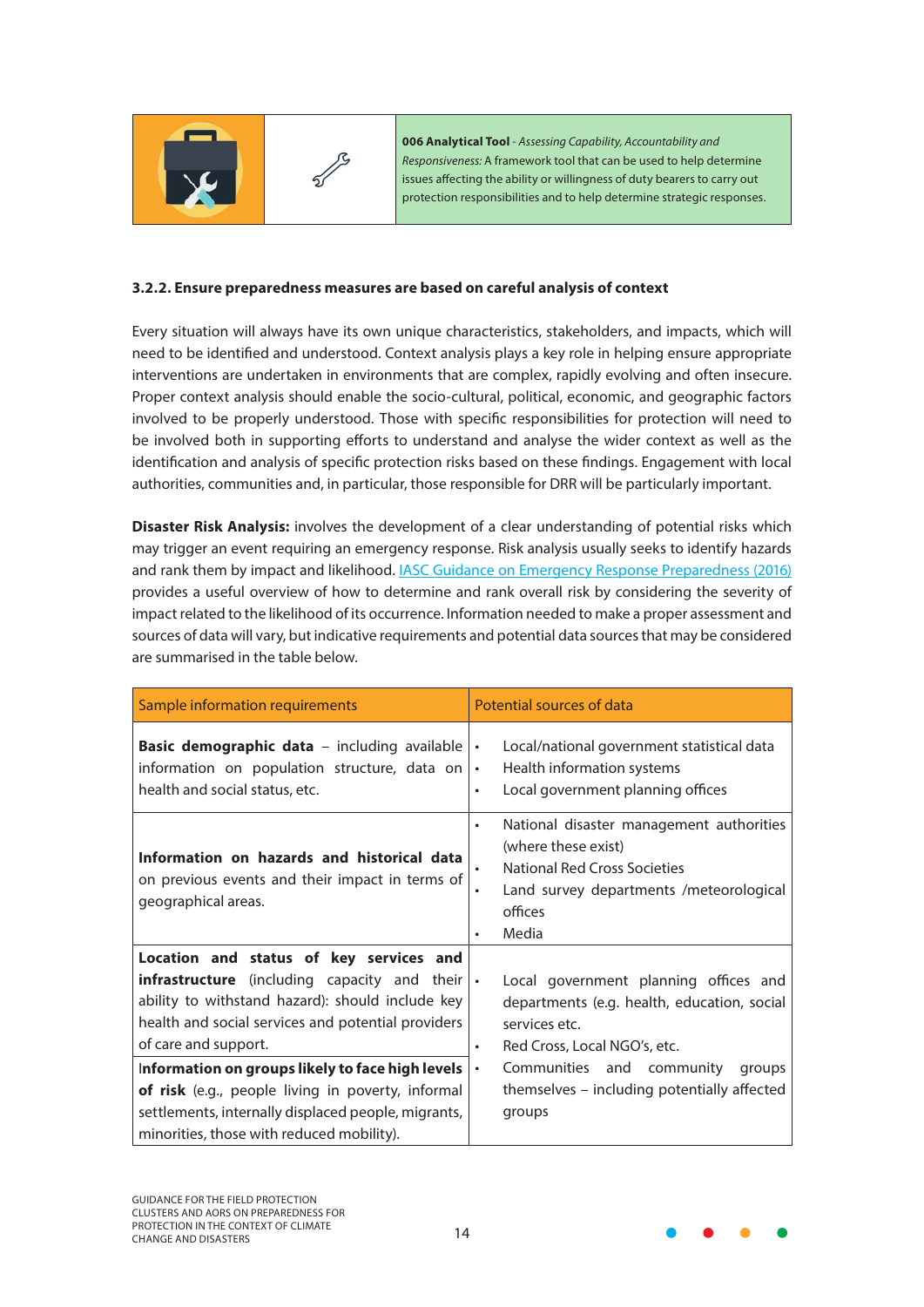**Specific Protection Analysis:** Engagement with wider stakeholders and involvement in assessments will enable protection actors to access information on a range of issues of relevance to understanding the context as well as the responses required. This will enable them to help support protection mainstreaming as a component of preparedness planning and also to identify specific protection risks requiring discrete analysis and intervention. Coordination and cooperation with those responsible for DRR should be an important part of these efforts.

Protection Analysis should always include the identification and assessment of groups or individuals who may require protection in specific contexts. It should help to determine and understand; (a) what will trigger potential protection threats, (b) who is vulnerable and why, (c) current coping mechanisms and the impact of the event on them, (d) commitment and capabilities to respond amongst duty bearers. In the attached toolkit, a checklist of key issues to consider when undertaking a context analysis are highlighted. The GPC has also been working to develop a Protection Analytical Framework (PAF) which provides a structured approach to analysing protection risks. A link to this tool is also provided in the toolkit.

It is important that an assessment of preparedness includes an examination of the legal and policy frameworks to understand if and how displacement in the context of disaster and climate change is addressed. Where an assessment identifies deficits or weaknesses in legal and policy frameworks for protection in the context of disasters and climate change may also include work to address this including advocacy, support for capacity building and technical assistance with drafting or reforming legislation, etc. Further useful advice and material can be found on the GPC webpages related to Law and Policy on Internal Displacement. In the toolkit, a specific legal checklist prepared and used by the IFRC can also be accessed.

Protection is staff intensive and sensitive. A critical issue therefore for preparedness is staffing and partnerships. Context analysis should therefore include and consider mapping of organisational capacity in protection and what is required to scale up as needed. Trade-offs must sometimes be made between having experienced protection staff versus having staff who can communicate directly with affected populations; especially where multiple languages are spoken.

Broader context and specific protection analysis should lead to the identification of appropriate preparedness measures and plans. Examples of these might include regularly updated simple contingency plans for identified hazards or more complex and developed community-based systems linked to early warning with trigger mechanisms that support timely evacuations of people from areas at high risk of exposure to natural hazards. These are likely to have pre- identified vulnerable groups and make provisions for them in terms of protection interventions and contingency budgets for their operationalisation.

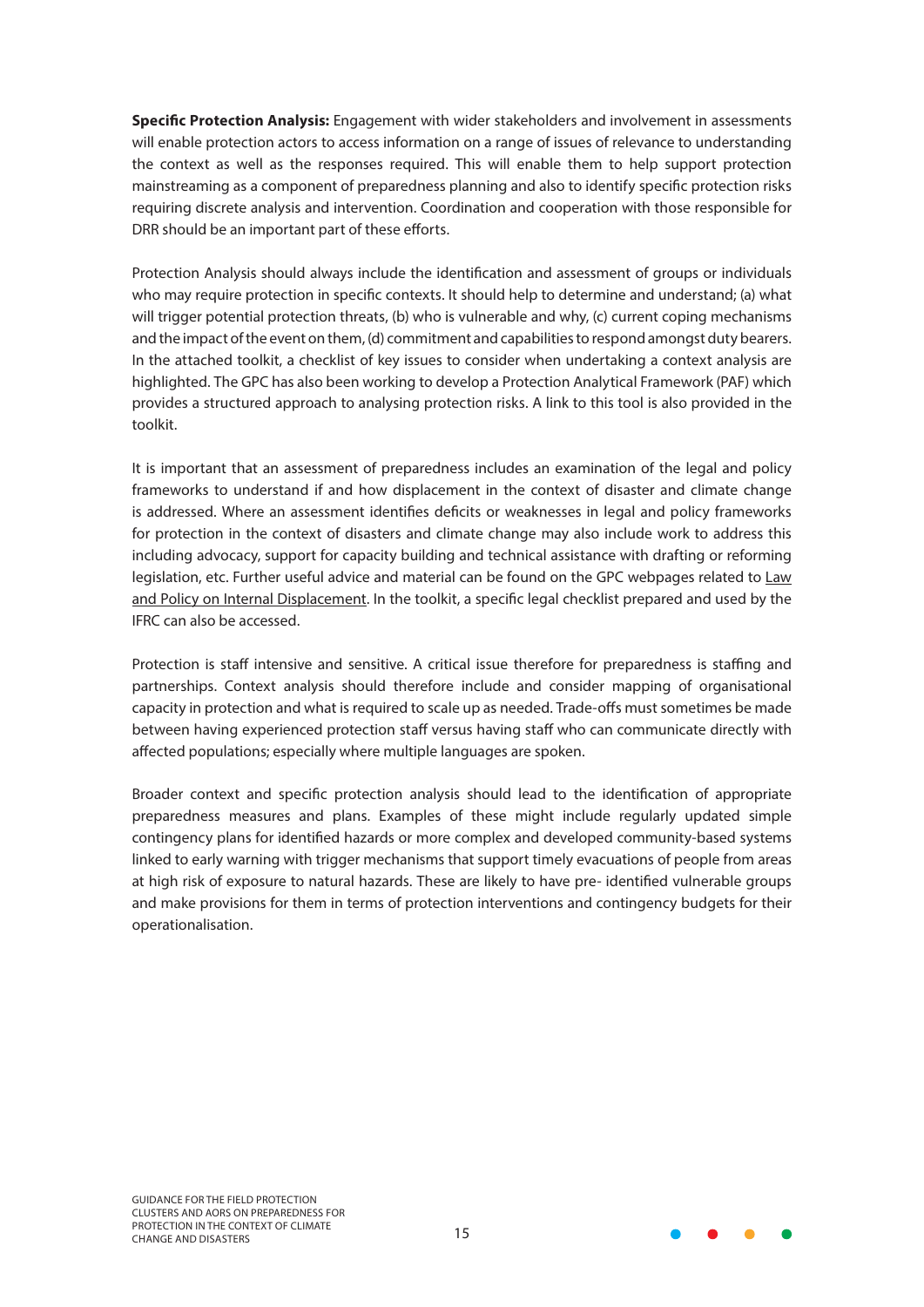#### **EXAMPLES FROM BEST PRACTICE**

In Mindanao, the Philippines, an analysis of protection risks revealed a complex range of challenges encompassing both natural hazards and conflict. An initial protection analysis developed by a Technical Working Group, whose membership was drawn from humanitarian organisations, was presented to stakeholders, including representatives of national and local Government whose inputs were then also incorporated. The ensuing protection strategy included activities aimed at strengthening links between Local Government, State human rights institutions with community-based protection networks and support for the development of legal frameworks and coordination structures related to IDPs and DRR.

#### *Source:* [Philippines Mindanao Protection Strategy \(2018-2020\)](https://www.globalprotectioncluster.org/wp-content/uploads/HCT_ProStrat_Philippines_Mindanao_2018-2020.pdf)

In Somalia, an in-depth protection analysis has helped to highlight the multiple protection risks arising out of displacement due to drought and conflict in several locations. These included unlawful evictions and negative coping mechanisms such as child marriage and labour and tensions with host communities as well as problems with access to basic services, exposure to basic hazards and GBV. Informed by this analysis, the HCT has prioritised work to strengthen referral systems, has developed a common position on evictions from temporary settlements and is undertaking work to promote land tenure security and support legal representation for IDPs and marginalized groups. As well as addressing events that have occurred, this will help to ensure responses to potential future risks are identified and responded to rapidly.

#### *Source:* [Somalia HCT Centrality of Protection Strategy \(2020-2021\)](https://www.globalprotectioncluster.org/wp-content/uploads/Somalia-HCT-Centrality-of-Protection-Strategy_2020-2021_Final.pdf)

|  | <b>007: Checklist</b> – Key Issues to consider when undertaking a context analysis<br>as part of preparedness – a summary of questions and issues to explore<br>when planning a context analysis in relation to climate change and<br>disasters.                                                                                                        |
|--|---------------------------------------------------------------------------------------------------------------------------------------------------------------------------------------------------------------------------------------------------------------------------------------------------------------------------------------------------------|
|  | <b>008 Analytical Tool</b> - Link to Protection Analytical Framework The<br>PAF helps anyone undertaking protection analysis to answer the<br>following questions (a) How should data and information be organised<br>and structured to support in-depth and integrated analysis? (b) What<br>information is needed to undertake a protection analysis? |
|  | <b>009: Checklist on Law</b> - Link to Checklist on Law and Disaster<br><b>Preparedness and Response: Copy of IFRCS checklist and quide</b>                                                                                                                                                                                                             |
|  | <b>010 Groupwork</b> – Short scenarios with associated questions designed to<br>stimulate group discussion on practical implications of context analysis<br>for protection preparedness and operational response.                                                                                                                                       |

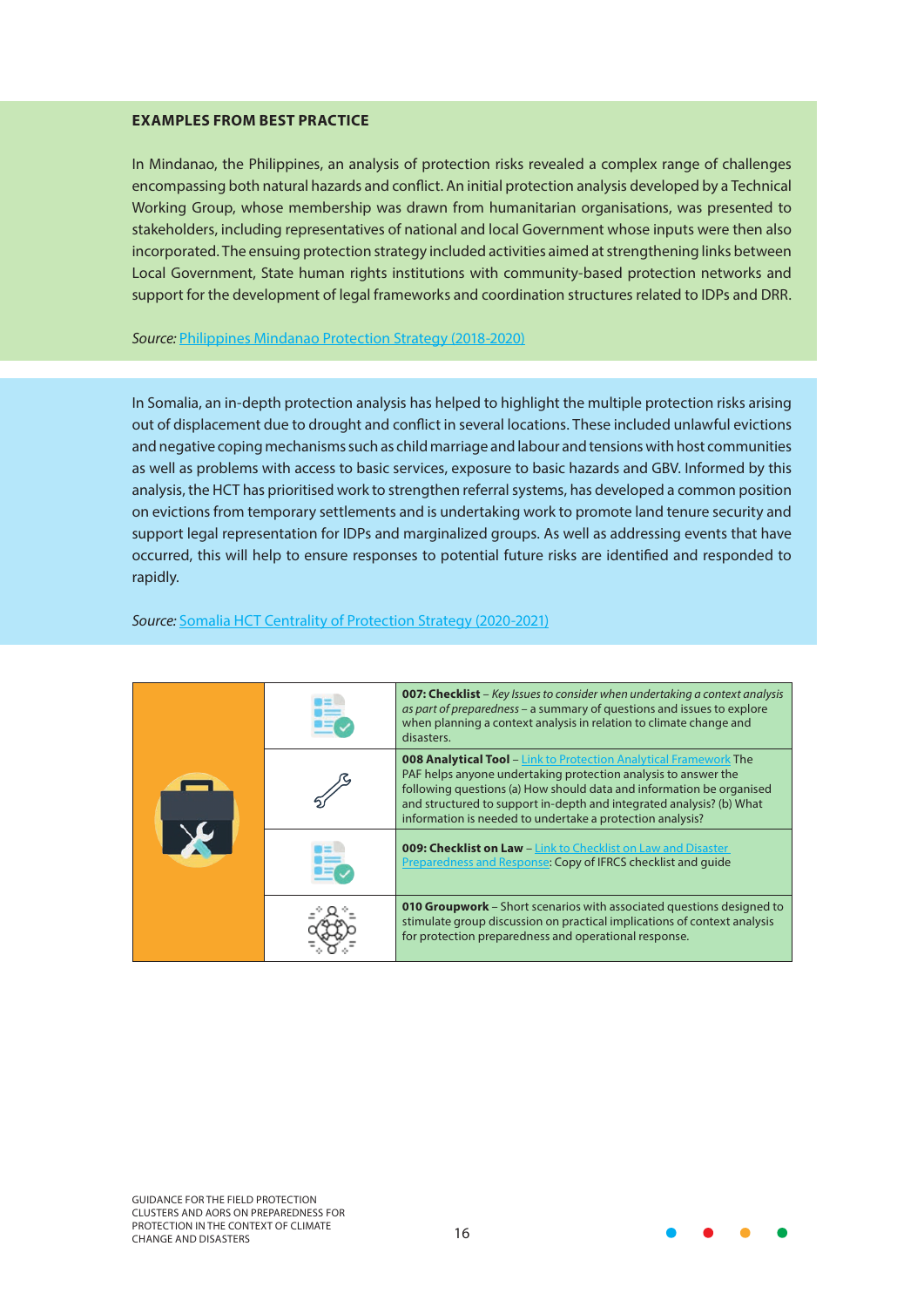#### <span id="page-16-0"></span>**3.2.3. Ensure protection issues related to age, gender and diversity are properly addressed**

It is important that issues related to age, gender, and diversity are properly and carefully considered when making an analysis of protection risks and required responses. Considering differences helps to provide an understanding of specific protection risks, but also capacities that exist within communities which before, during or after a disaster may also help to identify and inform potential responses.

- **Age:** This should include consideration of the specific needs of children, youth, and older people. All of these groups are likely to have specific protection needs but are also likely to bring important perspectives and capacities in terms of preparedness and response. Children are likely to face increased risks and vulnerabilities requiring specific intervention. (see below)
- Gender: Gender refers to the socially constructed roles for women and men and boys and girls. These are often key to the way in which people define themselves and are defined by others and their society. Gender roles are learned, changeable over time, and variable within and between cultures and they often determine access to and control over resources and roles in decision making, creating both opportunities and constraints. Hazards and disasters may exacerbate challenges and risks related to gender roles and access to resources and services, but can also result in changes which can create new dynamics moving forward, for example the greater participation of women and girls in planning or decision making structures. Gender-Based Violence is a particular concern and protection challenge during and after disasters.
- **Disability:** Disability results from the interaction between a person's impairment (such as visual, hearing, speech, physical, intellectual), the barriers which exist in our environment (such as absence of laws, lack of physical and communications accessibility and negative attitudes) as well as other intersecting personal factors such as gender, age, race, ethnicity etc.). Persons with disabilities are disproportionately impacted by different crises such as those arising from natural hazards. For instance, persons with disabilities are more likely to have difficulty obtaining information about evacuation plans and are more likely to experience injuries and death while trying to evacuate from an affected area. They are also more likely to have their income negatively impacted by climate change-related crises. Therefore, targeted actions should be taken to ensure that persons with disabilities are not being left behind in efforts to prevent and mitigate the effects of climate change or plan responses.
- **Diversity:** According to the UNHCR 2018 [Policy on Age, Gender and Diversity \(Annex 1\)](https://www.unhcr.org/5aa13c0c7.pdf) diversity refers to different attitudes, values, cultural perspectives, beliefs, ethnicities, nationalities, sexual orientation, gender identity, disability, health, social and economic status, skills, and other specific personal characteristics. Difference within communities can often be a source of strength and resilience. However, depending on the context they may also give rise to specific vulnerabilities and protection risks which need to also be recognised and addressed within preparedness and response plans and prevention and recovery activities.

Some specific issues are considered below but further information and ideas are also contained within the checklist on context analysis and the Protection Analytical Framework (see Tools 007 and 008).

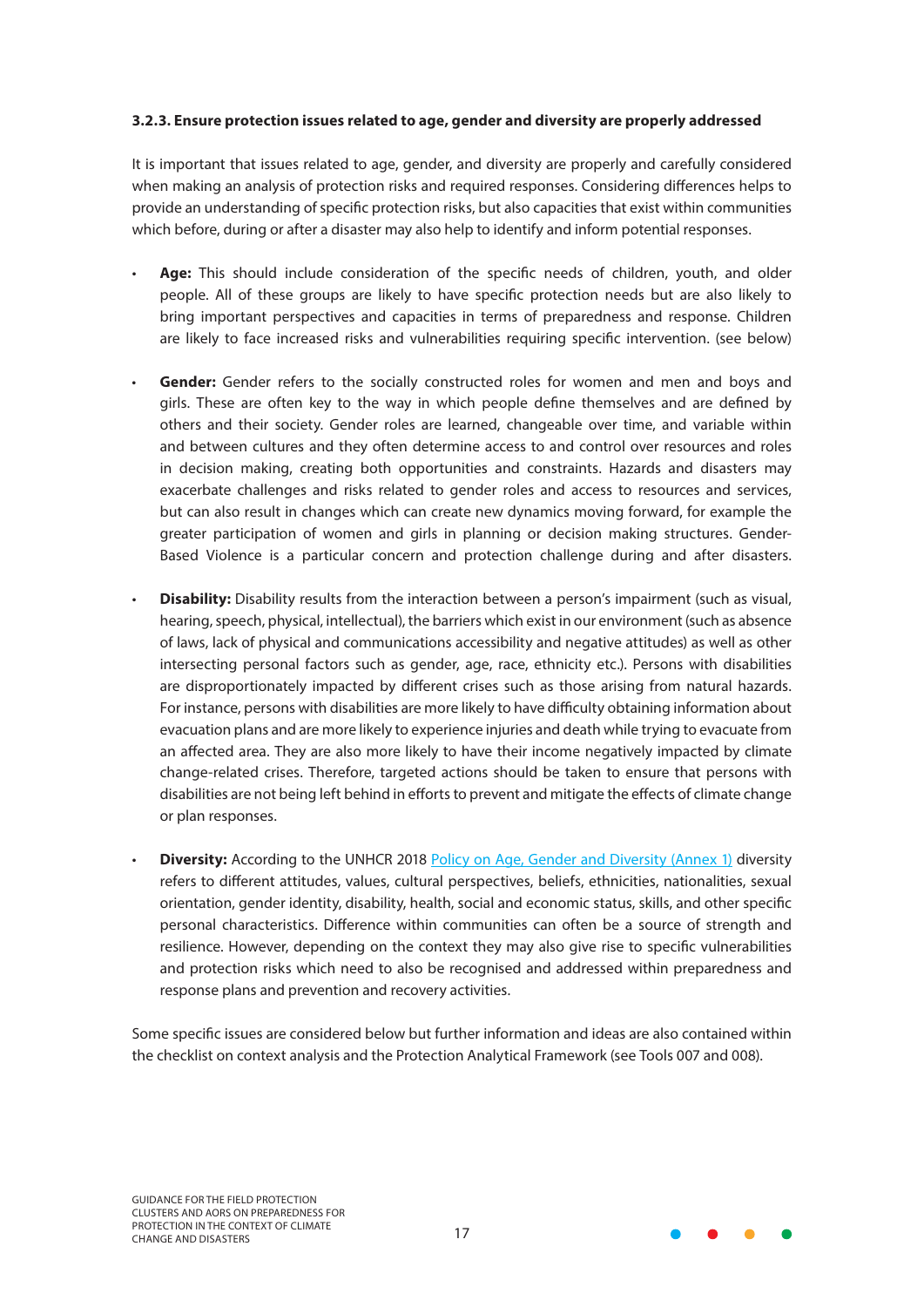**Referral Pathways and Mechanisms:** Developing mechanisms to refer those with needs or Q services is an important part of ensuring an effective response. Effective referral pathways and processes should include documented procedures for safely and effectively linking people in need with appropriate services. Inter-agency referral mechanisms and pathways should be established, and awareness raised about how to use them ahead of time as part of preparedness efforts once key hazards and protection risks have been identified. It is important to consider the extent to which services providers may themselves be impacted by hazards, and their resilience and ability to continue providing services. As part of Do No Harm approaches issues related to confidentiality, informed consent, data protection must also be considered. Referral pathways and processes required will depend on the situation, but are likely to need to be in place for; child protection, sexual and gender-based violence, family separation, disability support, access to justice/legal support and access to specialised health care. Pathways and mechanisms need to be revisited, assessed, and updated regularly as they will change, including as a result of the impact of hazards if they occur.

**Child Protection:** Children are amongst those groups who will require special consideration **套式《** and protection in response to disasters. Those who find themselves without parental protection are likely to be particularly vulnerable to abuse, exploitation and trafficking as the disruption caused by an event that creates opportunities for exploitation and abuse. Displacement, loss of services, greater exposure to disease and illness and economic hardship can trigger a range of additional and secondary risks. However, it is also important to recognise that children themselves can be important sources of information on hazards and potential protection risks as well as providing important and unique perspectives on risks and potential solutions. They can play an important role in DRR efforts through their involvement in community activities and action. The Child Protection Area of Responsibility has available a collection of information and tools which can be accessed directly [via this](https://www.cpaor.net/Starter_Pack) [link](https://www.cpaor.net/Starter_Pack) or through the GPC website.

**Gender-Based Violence:** The term GBV describes any harmful act that is perpetrated against a person's will, and that is based on socially ascribed differences between males and females. GBV can affect men and boys and women and girls, but has a greater impact on women and girls. GBV can include differential access to food and services, sexual exploitation and abuse, deprivation of inheritance and property rights, sexual violence, and intimate partner violence. GBV has become particularly associated with conflict situations, but it is important to note that in any emergency resulting in a breakdown in services, systems or structures increases the risk of its occurrence and this can be made greater if responses do not consider gender specific vulnerabilities as well as capacities. Ensuring women and girls' full participation in planning and programming and engaging with men and young people is fundamental to promoting protection from GBV. The GBV Area of Responsibility has a range of advice and tools available which can be directly accessed via [this link](https://gbvaor.net/ ) or through the GPC website and further IASC/GPC Guidance on Integrating Gender-Based Violence interventions in Humanitarian Action are available [here.](https://gbvguidelines.org/en)

**Disability Inclusion:** Disability Inclusion is achieved when persons with disabilities meaningfully participate in all their diversity, when their rights are promoted, and when disability-related concerns are addressed in compliance with the Convention on the Rights of Persons with Disabilities. It is related to the concept of 'social inclusion', which has been defined as "the process by which efforts are made to ensure equal opportunities – that everyone, regardless of their background, can achieve their full potential in life." Such efforts include policies and actions that promote equal access to (public) services as well as enable citizen's participation in the decision-making processes that affect their lives."

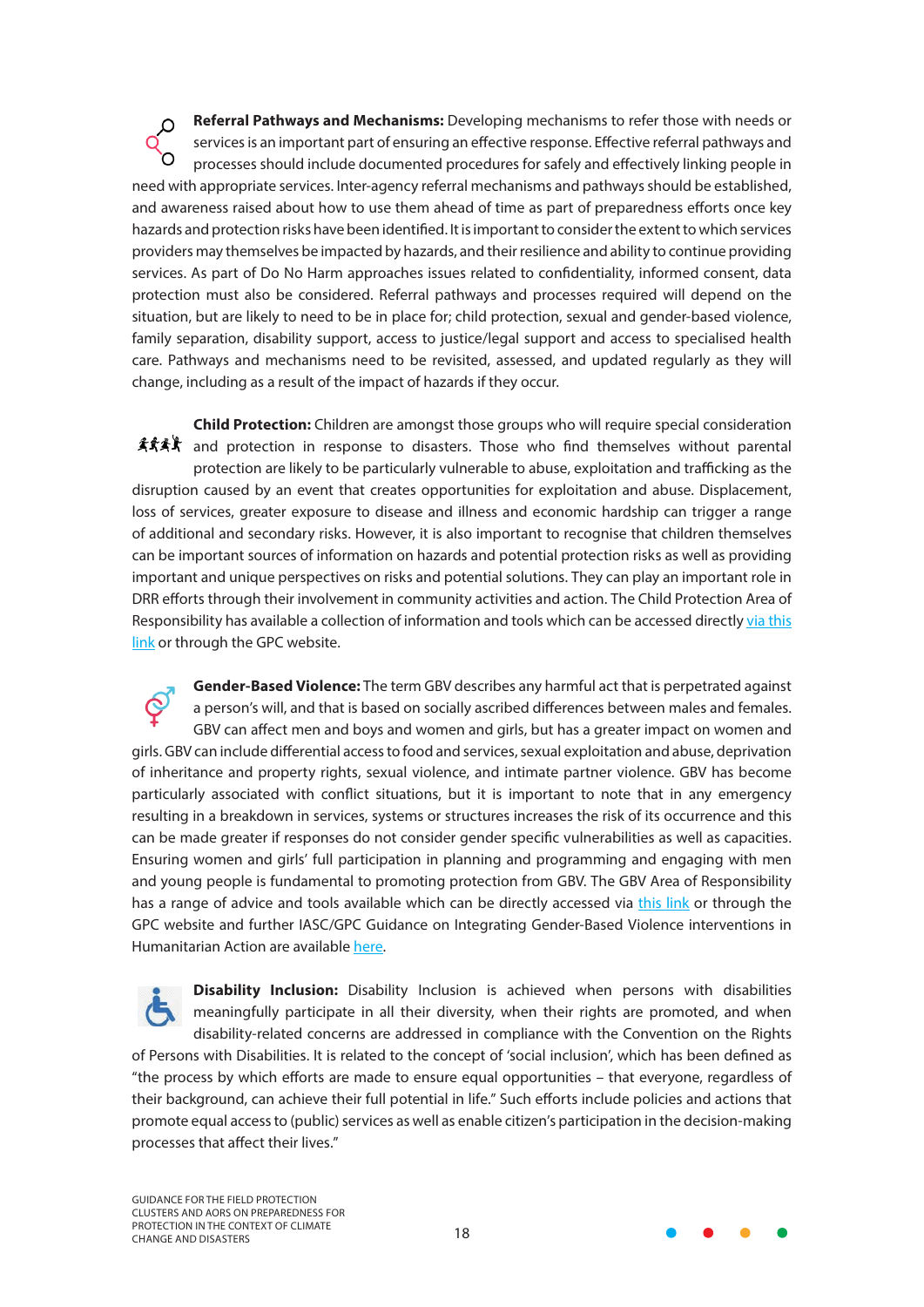#### <span id="page-18-0"></span>**3.2.4. Ensure mechanisms for Accountability to Affected Populations are in place**

Accountability to Affected Populations (AAP) is more than just "consulting beneficiaries" during assessments or in required feedback processes. It should involve processes that respond to priorities identified by people themselves and their involvement in both the design and delivery of protection solutions and helping them to claim their rights and find their own solutions. In the [Framework for](https://interagencystandingcommittee.org/system/files/iasc_aap_psea_2_pager_for_hc.pdf) [Accountability to Affected Persons](https://interagencystandingcommittee.org/system/files/iasc_aap_psea_2_pager_for_hc.pdf) the IASC suggests that this needs to include three core components.

- **Taking account:** providing communities with meaningful influence over decision making that is inclusive, non-discriminatory and accounts for diversity of communities.
- **Giving account:** is about sharing information in an effective and transparent way across communities including about roles and responsibilities and how to raise complaints or provide feedback.
- **Being held to account:** ensuring communities have the opportunity to assess and, where feasible, alter or sanction humanitarian actors' actions. It has been proposed that a culture of accountability should be created by upholding five commitments related to leadership and governance, transparency, feedback and complaints, participation, and design, monitoring and evaluation.

These components also have corresponding commitments related to: leadership and governance, transparency, feedback and complaints mechanisms, participation in decision making and involvement in design and monitoring and evaluation (M & E). Taking forward the components and the commitments is challenging, but important in terms of ensuring protection risks are prevented or mitigated.

Ensuring all this takes place is a collective responsibility and certainly not just the work of the protection cluster. However, the protection cluster has an important role to play in helping to support and promote the components highlighted above. An important aspect of this, which protection personnel can promote and uphold is the development of processes and mechanisms to ensure that representatives (individuals or organisations) from historically under-represented groups such as women, persons with disabilities, youth, older persons, minorities are consulted and included.



**011 Infographi***c – AAP Commitments and practical responses:* AAP IASC commitments highlighted in detail alongside ideas on what this might mean in terms of practical protection responses in the context of disasters.

#### **EXAMPLES FROM BEST PRACTICE**

In Mozambique, the 2021 Protection Cluster Strategy made firm commitments to integrate AAP response strategies into work plans. These included a range of measure related to gender equality programming, prevention of sexual abuse and exploitation, social protection and strengthened protection monitoring tools. Partner feedback mechanisms are being further developed to include regular consultations with women and girls and their participation in decision making processes.

*Source:* [Mozambique Protection Cluster National Strategy \(2021\)](https://www.globalprotectioncluster.org/wp-content/uploads/2021_moz_protection_cluster_strategy_final_inputs_protection_partners_jan2021.pdf)

GUIDANCE FOR THE FIELD PROTECTION CLUSTERS AND AORS ON PREPAREDNESS FOR PROTECTION IN THE CONTEXT OF CLIMATE PROTECTION IN THE CONTEXT OF CLIMATE<br>CHANGE AND DISASTERS

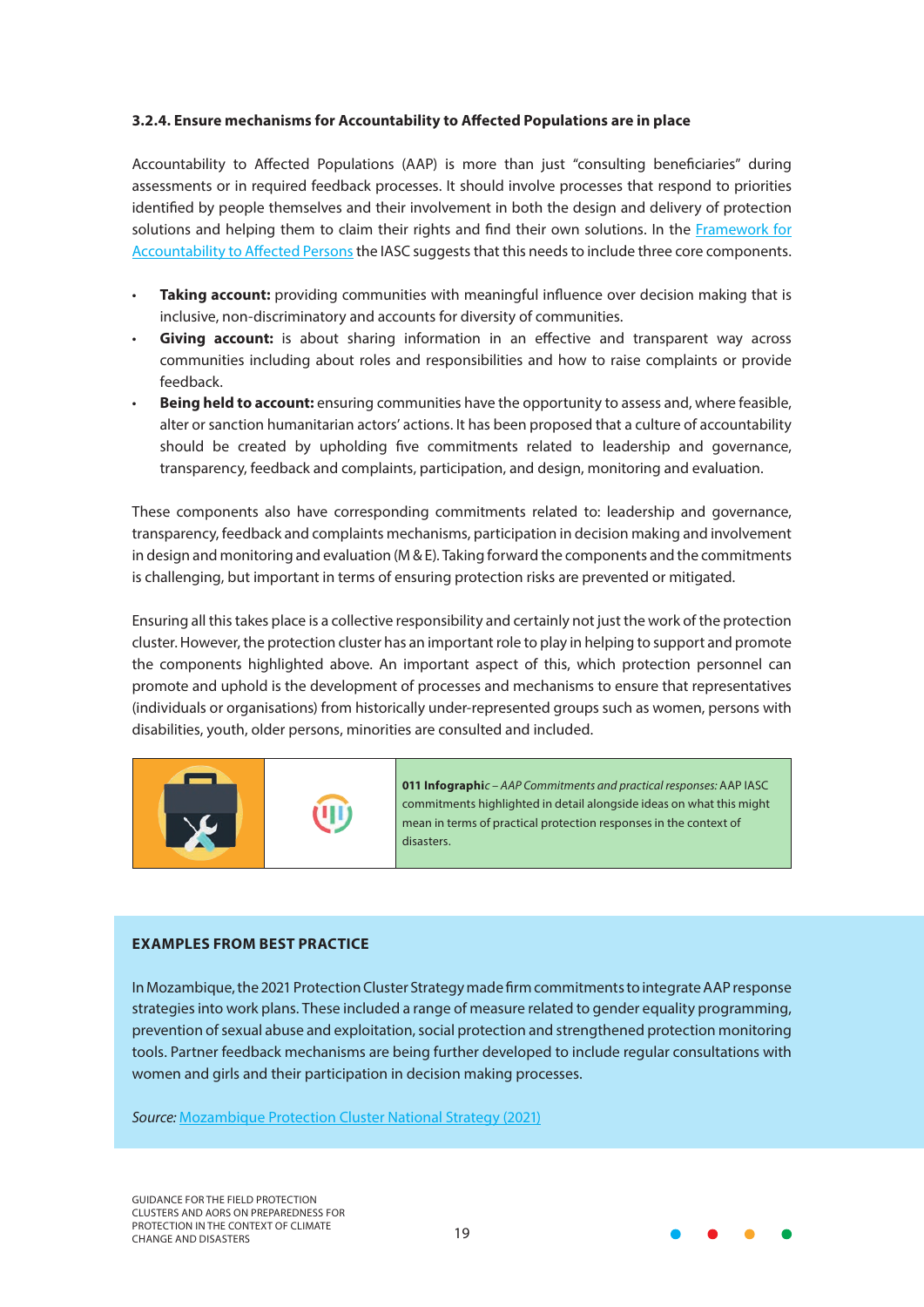#### <span id="page-19-0"></span>**3.2.5. Support processes to assess Do No Harm within planning and response**

The principle of Do No Harm is widely used in both humanitarian and development programming and can be especially useful when thinking about protection risks. With its origins in medical ethics, Do No Harm analysis requires that individuals and organisations to consider and strive to minimise the harm they may inadvertently cause through interventions.

Although in humanitarian contexts it has primarily been used in situations where conflict and insecurity are key challenges, Do No Harm analysis can be used more widely to consider the impacts of interventions on communities and their relationships with each other and duty bearers and is therefore also applicable in prevention, preparedness and response to other types of disasters including those related to climate change or other hazards. Whilst some issues may seem straightforward others may be more complex requiring careful analysis when thinking about how to prevent or respond to protection risks and protection mainstreaming within broader responses.

#### **EXAMPLES FROM BEST PRACTICE**

In Northeast Nigeria plans were developed in advance of the rainy season to identify and prepare for protection risks. As well as considering the direct challenges related to the hazard itself, potential protection risks associated with interventions were also proactively considered. For example, potential challenges related to safety in temporary shelters were identified and the guidance stressed the importance of putting in place measures to avoid and manage these risks. These included monitoring and information gathering, inclusion of community representatives in shelter management and design, secure access to sanitary facilities and food distribution points etc. for vulnerable groups.

Source: [Operational Guidance for the Rainy Season \(June 2020\)](https://reliefweb.int/sites/reliefweb.int/files/resources/psne_rainy_season_protection_guidance_june_2020.pdf)

|  | <b>0012 Video</b> -Do No Harm explained: Basic explanation about the<br>importance of considering Do No Harm in this short video clip.                                      |
|--|-----------------------------------------------------------------------------------------------------------------------------------------------------------------------------|
|  | 013 Analytical Tool - Do No Harm Analysis Guide: A simple step by step<br>quide to how to conduct a basic Do No Harm analysis - focused on<br>protection issues.            |
|  | <b>014 Groupwork</b> – Critical Incident Analysis: Group members are asked to<br>identify examples from their own experience when Do No Harm related<br>incidents occurred. |

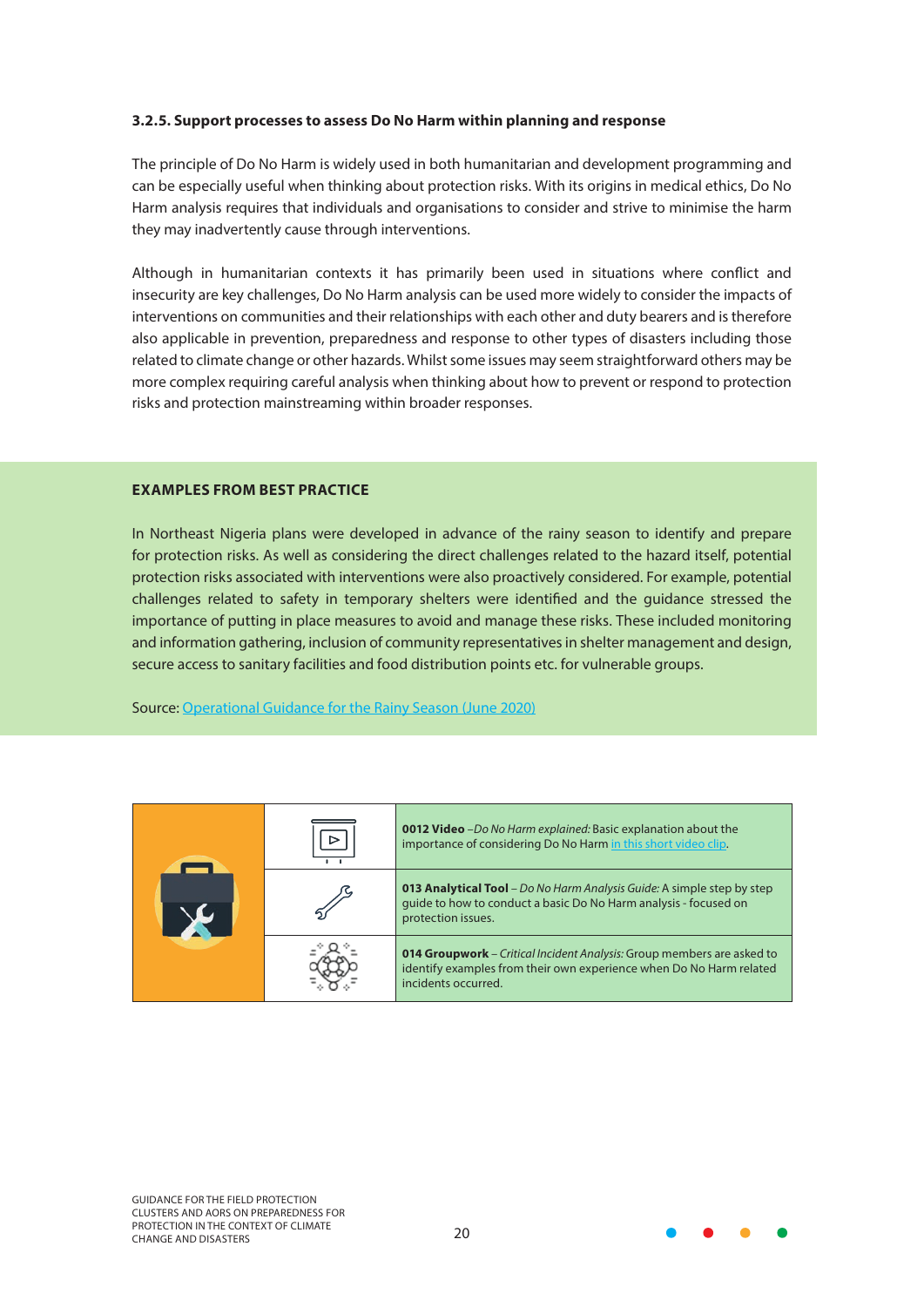#### <span id="page-20-0"></span>**3.2.6. Work across the Humanitarian-Peace Development Nexus**

In recognition of the growing complexity and scale of humanitarian crises, conflict, climate change and other challenges it is recognised that there is a need for more effective collaboration and action. The Humanitarian-Development-Peace Nexus is a way of describing this process both in policy and operational terms and as a concept it is described in some detail in a IASC /UN Working Group on Transitions [Background Paper on the HDP-N in 2016](https://www.google.com/url?sa=t&rct=j&q=&esrc=s&source=web&cd=&ved=2ahUKEwj9_JWIp6nzAhUUglwKHcSTAh0QFnoECB8QAQ&url=https%3A%2F%2Finteragencystandingcommittee.org%2Fsystem%2Ffiles%2Fpeace-hum-dev_nexus_150927_ver2.docx&usg=AOvVaw2xwsWiEH1IF3Eb6FT4Av8d).

The HDP-N emphasises a whole of system approach across humanitarian, development and peace interventions and stakeholders. In protection terms, the HDP-N can be a valuable way of highlighting the importance of both short and longer term needs and responses and the importance of building connections and short-term and long-term capacity in terms of referral pathways and service delivery systems and of strengthening the broader protection environment and addressing root causes. When considering continuity of support and services, where needed, after the end of humanitarian operations it is also important as a mechanism for enhancing the prospects for durable solutions.

#### **EXAMPLES FROM BEST PRACTICE**

In February 2018, Cyclone Gita caused widespread destruction throughout the Island of Tonga destroying over 5,000 houses and directly affecting 80% of the population. Groups already considered vulnerable, such as the elderly and persons with disabilities were amongst those who were most severely impacted and at risk by the cyclone. On this occasion the government decided to use existing social protection mechanisms as part of its emergency response allowing the targeting of the elderly and disabled people rapidly with cash pay-outs via existing disability and social welfare mechanisms. This also allowed longer-term follow-up and continuity of care for those requiring it.

#### *Source:* [Disaster- responsive social protection in the Pacific Small Island Developing States. UNESCAP \(2020\)](https://www.unescap.org/sites/default/d8files/knowledge-products/Samoa Policy Brief Issue 1_APDRN Template_0.pdf)

In the eastern Democratic Republic of Congo, Oxfam established a community-based approach that drew on Community Protection Committees, made up of six men and six women elected by their communities to ensure accountability and credibility. A "women's forum" was also established to focus on protection issues that particularly affect women. In addition, "change agents" are elected from further remote villages or locations to expand the geographical impact of the CPC's work. By establishing local ownership and engagement communities were more empowered to engage with and on issues related both to immediate needs and concerns, but also longer-term structural issues related to human rights, governance and development.

*Source:* Mindshift: [A Collection of Examples that Promote Protection Outcomes \(Interaction\)](https://www.interaction.org/wp-content/uploads/2021/06/MindShift-A-Collection-of-Examples-that-Promote-Protection-Outcomes.pdf)